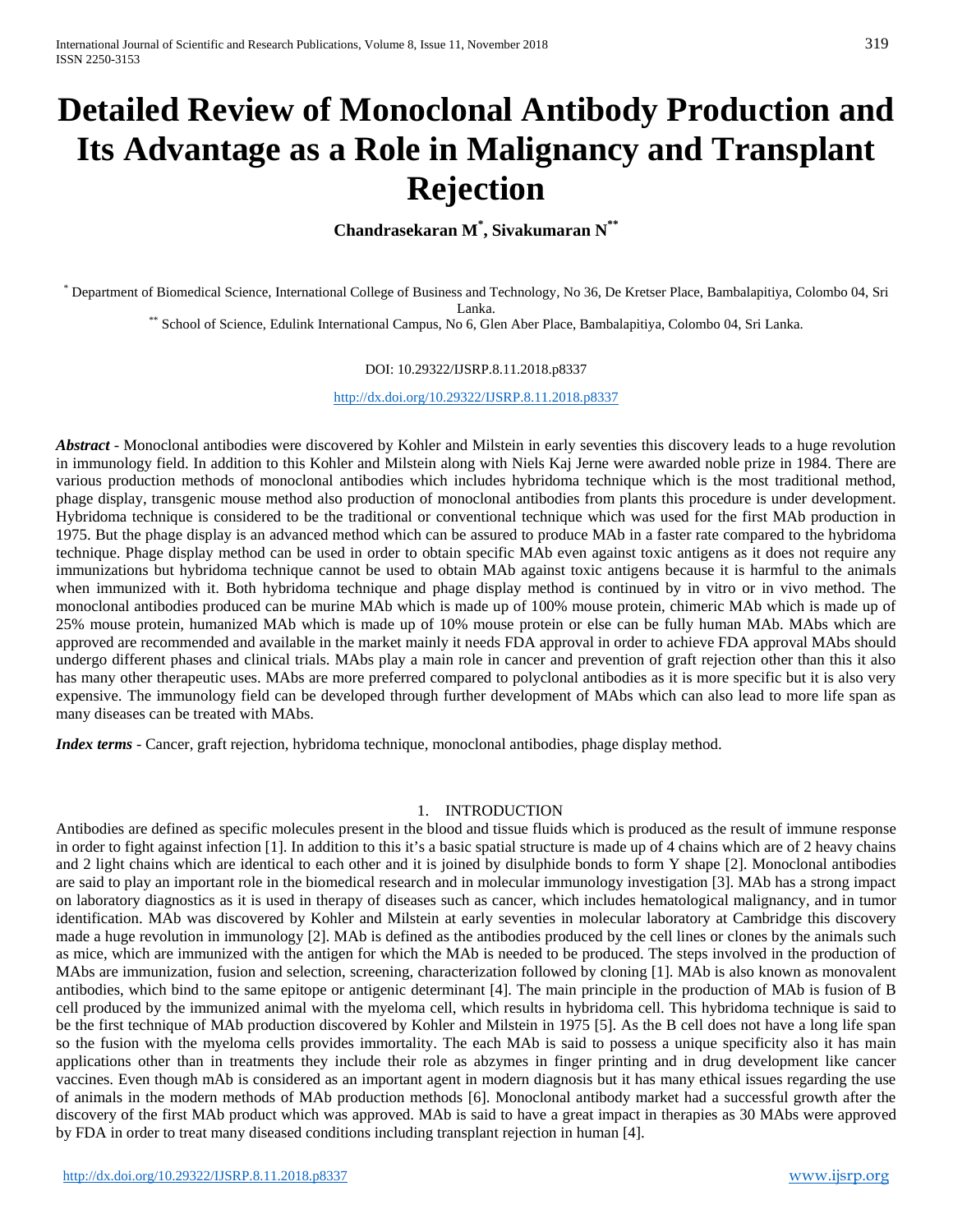

**Figure 1: Structure of normal antibody**. This diagram mentions the parts of antibody and its binding sites along with the sulfide bonds [7].

#### 2. HISTORY

Normal antibodies which play an important role in immunology itself have a long history from 19th century about its discovery and characterization [2]. MAbs came into use in 1970s where, the first MAb was produced in 1975 using hybridoma technique by Georges Kohler of West Germany and Cesar Milstein of Argentina and then they developed the technique together in 1976. Their work was also published in same year in the journal nature. About 9 years later in the year of 1984 both were honored with noble prize along with Niels Kaj Jerne of Denmark for their work in the production of MAb using hybridoma technique. The phage display method is considered as an advanced technique developed in 1985 [8].

The therapeutic use of MAb on human took place for the first time around 1982 and around 2 years later in 1984 chimerization process was developed which results in development of chimeric MAb. [2]. Although the MAb produced was actually licensed in 1986 during this period mAb was commercially developed. The first licensed mAb was Orthoclone OKT3 which was widely used to prevent kidney transplant rejection. Also the process of MAbs to target tumour or cancer cells was proposed by Paul Ehrlich a century ago [4, 9]. In 1988 Greg Winter discovered humanized MAbs in order to avoid unwanted immune reactions. Then the approval for MAb products was very slow till 1990s when the chimeric mAb was approved for the first time [10]. Most of the therapeutic antibodies used to treat humans are the chimeric antibodies. Chimerization is the term that denotes the mAb whose variable regions are made up of murine but the remaining part that is the light and heavy chains are humanized. MAb was well developed commercially in 2013 over past twenty years where as it was the leading product which represented about 50% of the sales in the year 2013. Also the sales were statistically raised from \$39billion in 2008 to \$75billion in 2013. And currently there is more than 30 MAbs approved for therapeutic use for established markets in Europe and United states. The validation of the mAb technology was improved after the approval of panitumumab in 2006 [11]. In 2015 eight MAbs was approved for the sales in market by United States FDA. This is the timeline of the long way of the development of MAb in clinical field [2].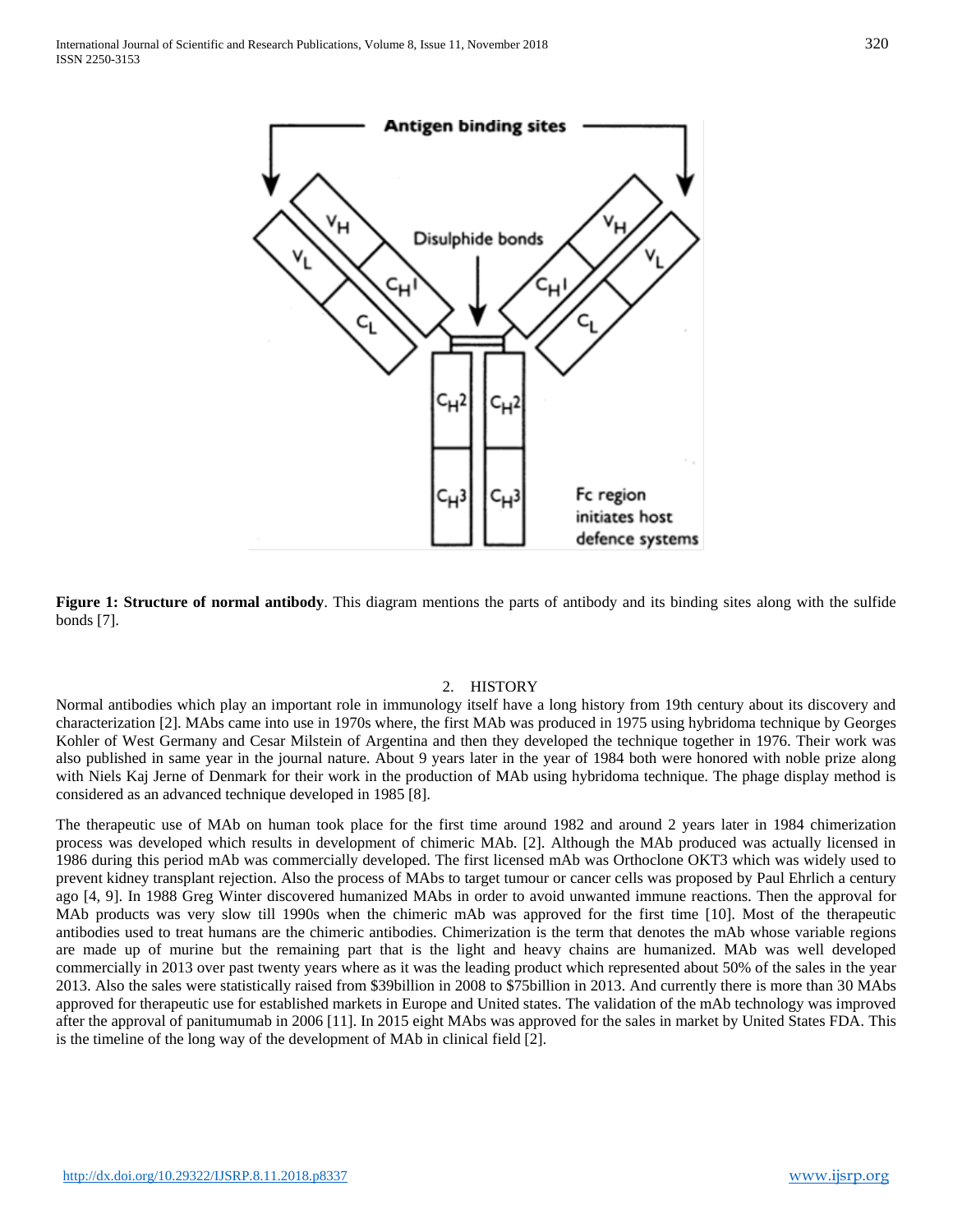#### 3. RESEARCH ELABORATIONS ON PRODUCTION METHODS OF MAbs

MAb is used as a therapeutic drug so it requires a large scale production even though the laboratory research purpose requires only a small amount to be produced. There are various MAb production methods are being evolved along with it many other alternative methods for the production of MAb are being emerged and discovered. A therapeutic drug MAb is produced in a commercial level by using adherent or suspension cells and also some efficient procedures are followed to obtain a better culture of the cells. Whereas suspension cells method is considered to be an easier method compared to other methods [12].

The production methods of MAb are as follows which includes:

#### *3.1 Hybridoma technique*



**Figure 2: Procedure of hybridoma technique**. Here the steps followed in hybridoma technique is mentioned and described at last the production of MAbs is shown [7].

#### *3.1.1 Outline*

Generation of MAb for the first time from mice in 1975 was done through hybridoma technique which is said to be a traditional technique. Combination of innate functions of both Immune cells (B lymphocytes) and cancer cells (myeloma cells) to produce hybridoma cell is the principle followed in hybridoma technology [4]. This type of production method of mAb involves the immunization of certain species like mice against the specific antigenic determinant on an antigen then the B lymphocytes are obtained from the spleen of the animal which was immunized. The B lymphocytes through chemical or virus induced methods is fused with immortal cancerous immune cells called myeloma cells in order to achieve immortality as the B lymphocytes has short life span.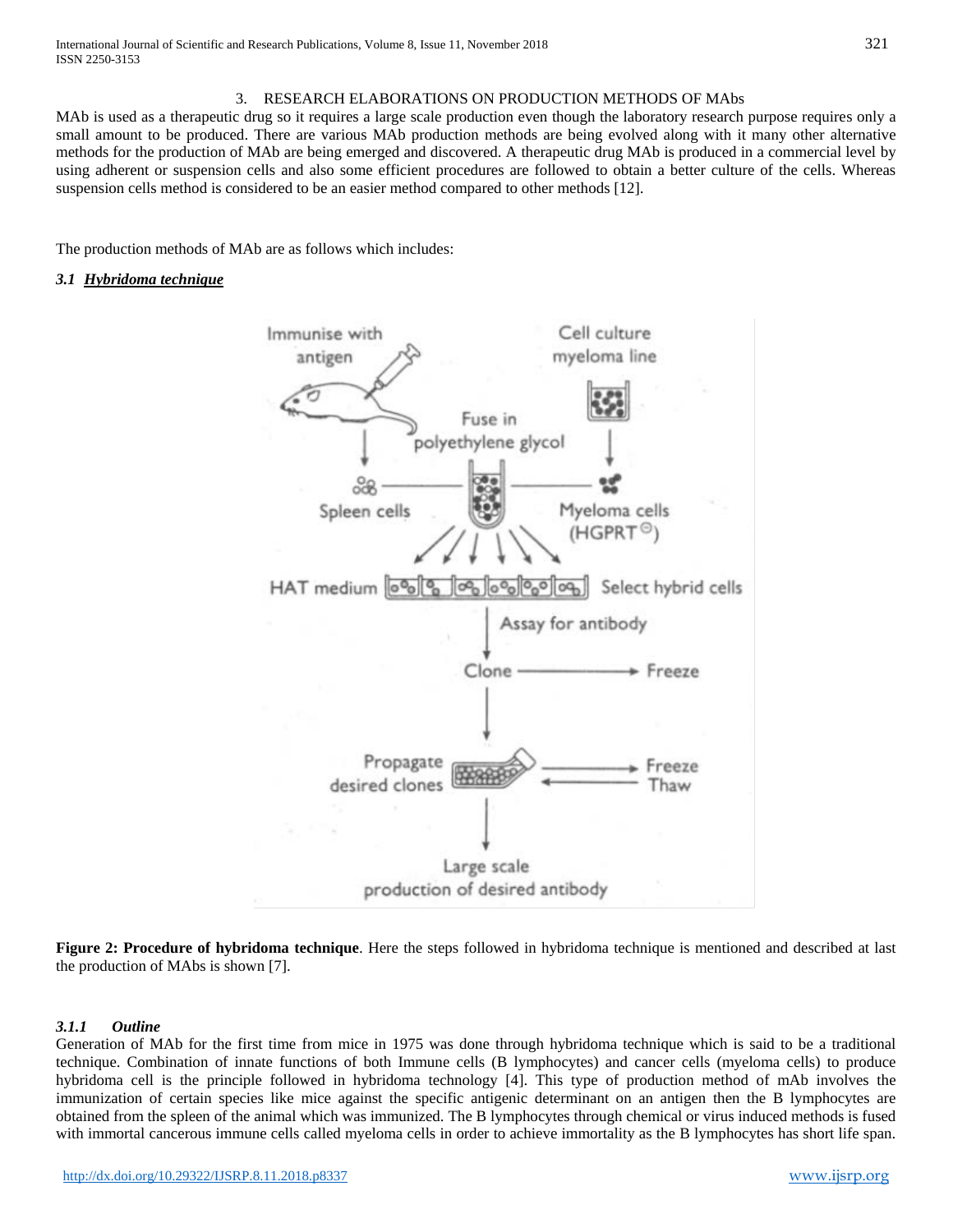These myeloma cell lines lacks in HGPRT gene along with immunoglobulin producing cells. Then the hybridoma cells produced requires a selective medium like HAT medium to be cultured [4]. In this medium only the hybridoma cells survive as they possess the immortality from myeloma cells and selective resistance from B lymphocytes inherited during the fusion. The myeloma cells do not synthesize nucleotides de novo as they lack HGPRT gene also this is inhibited by aminopterin present in the selective medium. The first culture of hybridoma cells does not contain only one specific antibody type it consists of different types of antibodies secreted by different B lymphocyte clones so these antibodies in the culture are termed as polyclonal [13]. Each individual clones are separated by dilution process into different culture wells then they are screened for the specific antibody required among the hundreds of different antibodies. The B lymphocyte clones in positive wells are selected and recloned and the specific antibodies produced by the selected one type of B lymphocyte are termed as monoclonal antibodies and these monoclonal antibodies along with the positive hybridoma cells are stored in liquid nitrogen for later purpose [14].

## *3.1.2 Detailed process*

# *3.1.2.1 Immunization and selection of mice for generation of hybridoma cells*

This is the first step whereas; the immunization is done for mice by injecting the particular antigen prepared by two methods. It includes emulsification of antigen by Freund's adjuvant or by using other adjuvants or else homogenization of antigen containing gel slice. The immunogen for injecting includes intact cells, whole membranes and microorganisms. Mice are mostly preferred for this method to produce the required MAb. According to the general protocol mice is immunized for every 2-3 weeks but the immunization schedule may differ based in the investigators conducting the experiments. The immunization schedule should be completed 6-10 weeks before fusion [14].

## *3.1.2.2 Screening of mice for production of antibody*

After the immunization procedure is complete then a small volume of blood samples are collected from the mice by several humane techniques. In addition to this the serum antibody level is determined through various techniques like ELISA and flow cytometry. Further procedure is performed when the serum antibody level is high but, when its low then the mice is said to be boosted until an adequate immune response is achieved after the antibody titer of the mice is found to be high enough. All the mice are equally boosted by injecting the antigen without and adjuvants either intra-peritoneally or intravenously two weeks after first immunization but 3 days before fusion with myeloma cells. Then the spleen is removed to obtain B lymphocytes [3].

#### *3.1.2.3 Myeloma cell preparation*

Antibody producing B lymphocytes obtained from the spleen of the mice possess very limited life span so these cells are fused with myeloma cells which are derived from lymphocytes of immortal tumor. Myeloma cells are cultured in the presence of 8-azaguanine which gives the cell high viability i.e. immortality along with rapid growth [14].

#### *3.1.2.4 Generation of hybridoma cells*

This process involves the fusion of spleen cells from the mice with myeloma cells. Both of these cells are centrifuged in PEG, which is a substance that helps both the membranes of B lymphocyte and myeloma cells to fuse. Only the fused cells are incubated in the HAT medium where the unfused cells die after 7 days of fusion and only hybridoma cells survive [15]. Incubation of hybridoma culture supernatant, secondary enzyme labeled conjugate and chromogenic substrate is done where the formation of colored product indicates it as positive hybridoma. The cells are distributed in 96 wells plate which consists of feeder cells that are obtained from saline peritoneal washes of mice within 7-14 days of fusion. These feeder cells are used as a medium to supply growth factors such as interleukin to promote the growth of hybridoma cells [3].

## *3.1.2.5 Final process of cloning hybridoma cell lines*

Supernatant of each well in the 96 wells plate is checked for the required antibody. Here the antibodies in a particular well is produced by same B cell and is also directed against same antigenic determinant so these kind of antibodies are termed as monoclonal antibodies. Cluster of hybridoma cells obtained is allowed to grow in tissue culture. Cloning process can be done later by mouse ascites method. The positive hybridoma cells obtained are cryopreserved in liquid nitrogen and stored for later use for production of MAbs. Other processes are done for purifying the mAbs [13].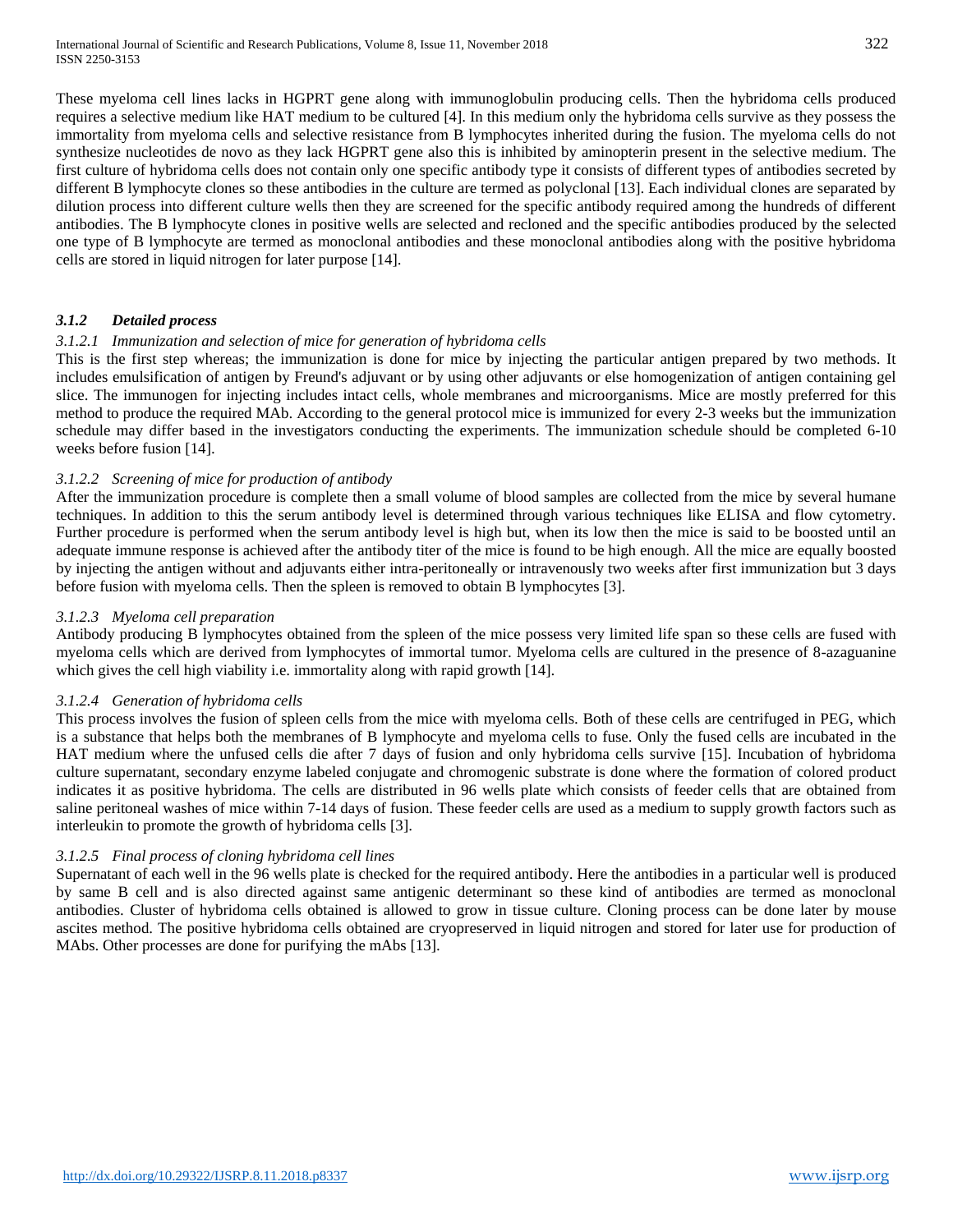#### *3.2 Phage display method*



**Figure 3: Phage display method**. This diagram explains the phage display method through a flow chart about how the mAbs are obtained through phage display process [16].

## *3.2.1 Outline*

Phage display is an advanced or alternative technology that was developed in 1985 also it differs from hybridoma technique [8]. This is a display method is used widely used now days after the work of Georg P. Smith on filamentous phage display also this method of human mAb generation is defined as an alternative method used in order to generate short peptides and protein molecules [8,16]. In addition to this for the first time lytic phage lambda was used for generation and screening of the antibody gene in phage [16]. The first step of this method is the isolation of B-lymphocytes from the blood of the human body continued by the isolation of mRNA and then converting it into cDNA through PCR. This method is combined with the use of PCR in order to amplify the variable region segments continued by cloning of the expressed immunoglobulin variable region of cDNA which results in phage displayed MAb variable region. A library of this phage displayed immunoglobulin variable region can be made. Also library with various kinds of human immunoglobulin variable region segments can be also produced [4, 8].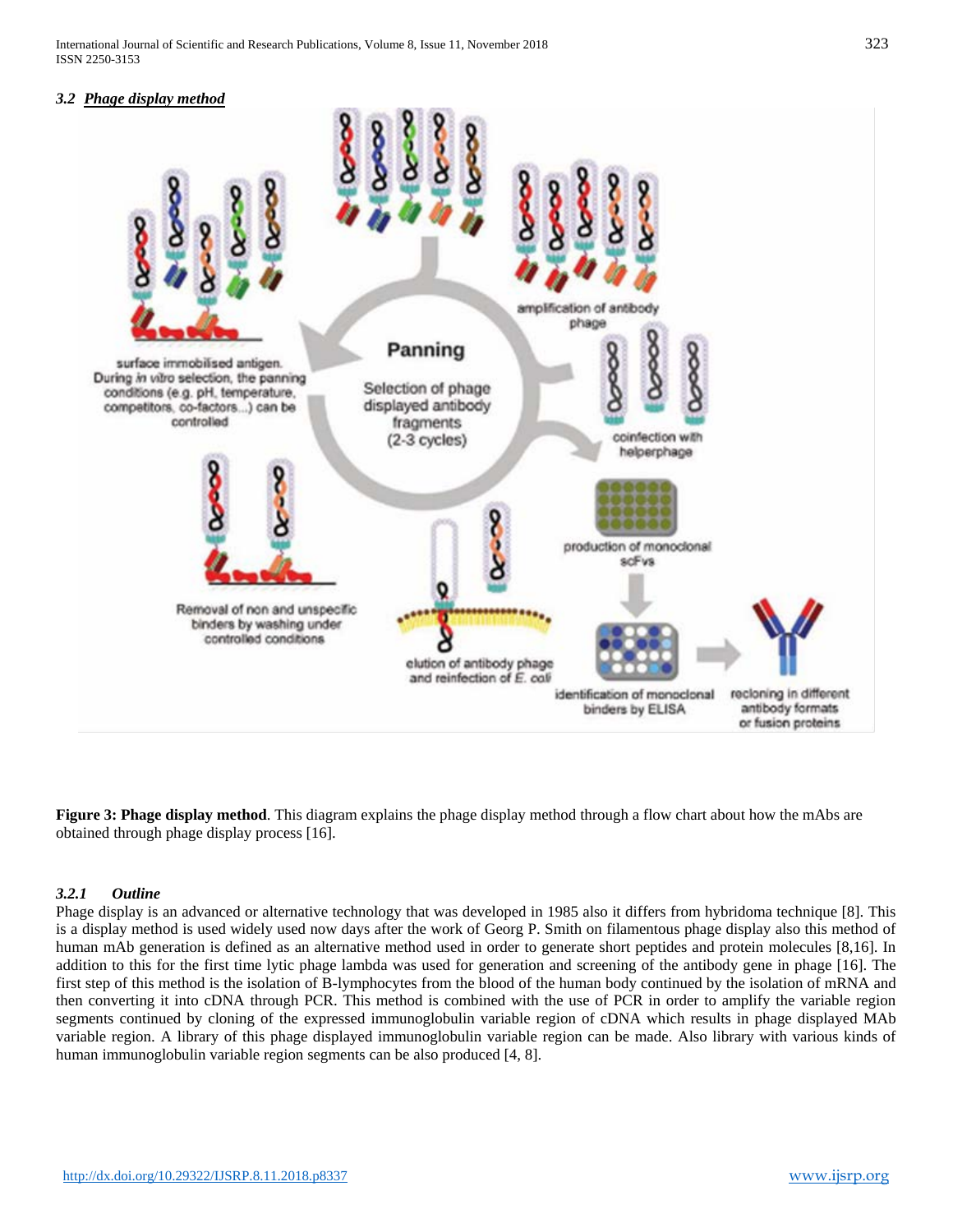# *3.2.2 Detailed process*

## *3.2.2.1 Isolation of B-lymphocytes*

The B-lymphocytes from the human blood is isolated as a very first step [4].

#### *3.2.2.2 Conversion into cDNA*

Next step is proceeded where isolation mRNA from B lymphocytes is done continued by the conversion of the mRNA into cDNA [4].

## *3.2.2.3 Amplification of specific variable region*

PCR is used in order to amplify the variable regions of both heavy and light chain and the expressed segments of the variable region are cloned as the further procedure [4, 8].

## *3.2.2.4 Cloning into vector*

The bacteriophage (PIII protein) is used and the protein from the phage is used in order to infect the E.coli [4]. This protein is found in the surface of the phage but the resulting molecule after the fusion of the antibody fragments and the PIII protein is found to be presented on M13 phage [16]. E.coli is used as a vector it starts to produce bacteriophage variable regions of heavy and light chain. Then the variable regions of specific antigen are used for reinoculation of E.coli containing bacteriophage. [8, 17].

## *3.2.2.5 Library of phage displayed antibody*

The isolation of cells containing plasmid is done followed by sequencing and the library of the specific phage displayed antibodies is produced as the result. [4, 8].

In this method for the expression of the antibody there are two different genetic systems available which includes, insertion of the antibody genes into phage directly which is fused to M13 phage protein III. Another method is phagemid system here, the genes encoding the antibody and PIII protein is provided on phagemid which is considered to be a separate plasmid that possesses the signal to assemble the phage particles for packaging the vector [16].

## *3.3 In vitro method*

Phage display method is continued by in vitro process as no immunizations are involved in it also hybridoma technique also involves in vitro method [4]. In vitro procedure is said to be the method of mammalian cell culture fermentation done using bioreactors and continuous perfusion culture systems [18]. This method is defined as the technology of tissue culture for culturing the hybridoma cells in order to secrete mAb. The hybridoma cells are cloned for expansion in order to obtain higher concentration of mAb by multiplying them by in vitro procedure by involving various methods [3]. In addition to this in vitro method is used widely because there are no ethical issues as it does not require immunization procedures in addition to this in vitro method is preferred as the devices involved for this method is commercially available based on the operation followed depending on its complexity, cost and amount of antibody obtained. There are several kinds of containers used for both culturing of hybridoma cells and for accumulating the antibody produced [6]. Those containers includes static and agitated cell suspension culture systems, membrane based and matrix based culture system and also high density bioreactors which includes hollow fiber bioreactors [3,19]. The evaluation of in vitro MAb production procedure was done around 2000 and 2003 on GSK bio was mainly depending on suspension culture system and hollow fiber bioreactors [20]. This method is considered to be reasonable and practical one [21].

## *3.3.1 Cell Suspension culture system*

This type of culture systems is also known as static and agitated cell suspension culture which involves plastic cell culture equipment that contains T-flasks in order to maintain the cells available in its stationery state and also possess roller culture and spinner culture which allows the agitation of the medium [3,19]. Cell suspension culture system has two types involved namely stationary suspension culture system and rotation suspension culture system [20]. This method has an advantage as it can be used for both small group of individuals conducting research who need only a small spectrum of MAb and also for the professionals who need large spectrum of MAb and also for biopharmaceutical purposes [19, 20].

# *3.3.2 Membrane and matrix based tissue culture system*

This culture system produce high amount of MAb when compared to cell suspension culture system [19]. In this system there are separated compartments where cells are in one compartment and nutrients are in another compartment so semipermeable membranes are available for the transfer of nutrients [20]. In addition to this there is gas permeable membrane which is a special gassing membrane available for the oxygen supply and carbon dioxide diffusion in membrane based tissue culture system. For the efficient production of MAb the entire nutrient medium and three fourth of the production medium is replaced with fresh medium twice a week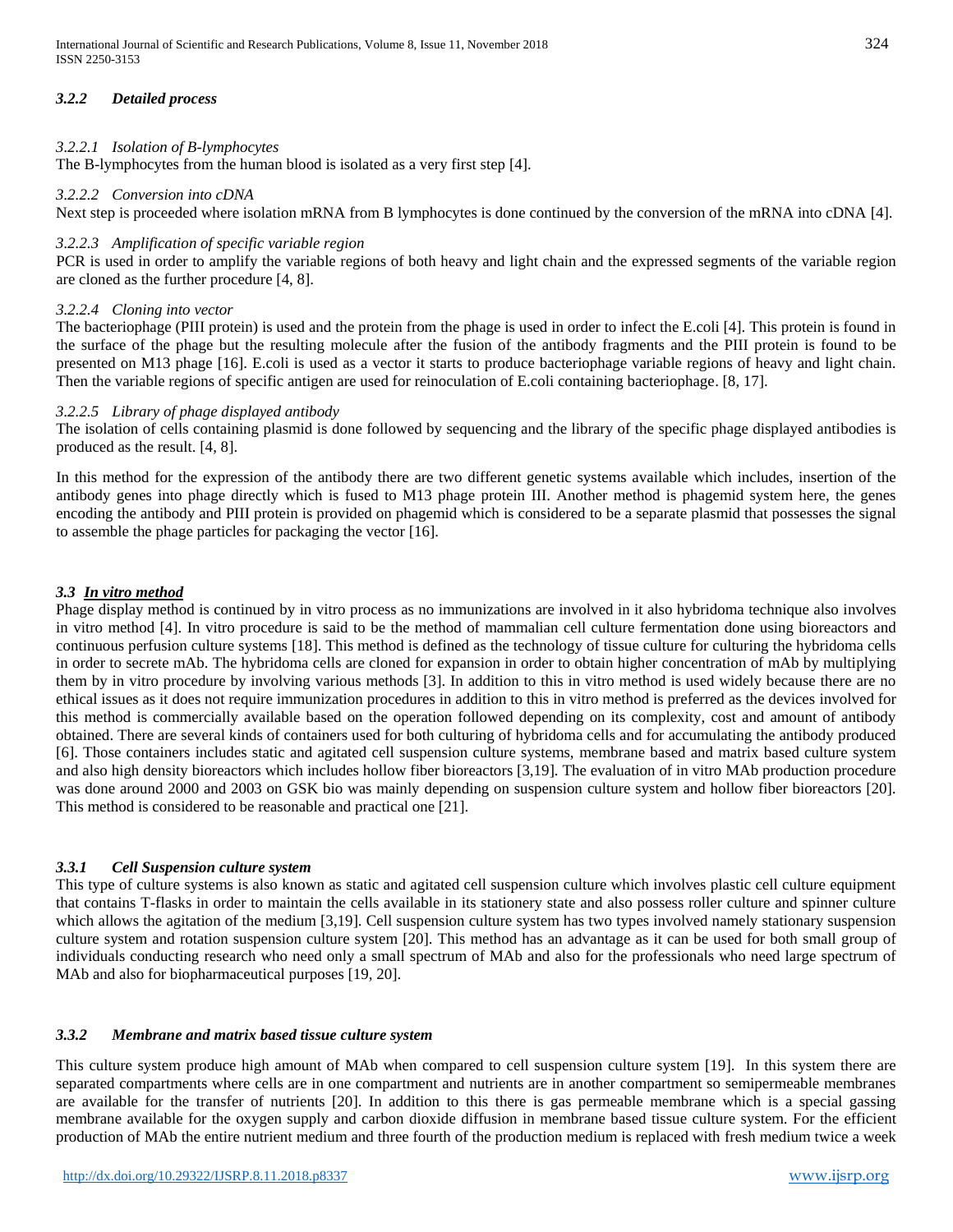in matrix based tissue culture system [6, 20]. The replacement of production medium may differ based on the methodology. As the result secretion of higher amount of mAb occur but in lower volume is the advantage of this system [19]. This method also has a disadvantage as there is a chance for contamination to occur in MAb produced due to the contact with the dead cells. Now a days frequently used membrane based systems are CELL line and mini PERM [6].

## *3.3.3 Hollow fiber bioreactor*

This is a method under the category of high density bioreactor which is developed in order to culture secretes higher amount of MAb by supporting the culture of high density of the cell [3]. The hollow fibers present in hollow fiber bioreactors is defined as the small and tube like filters that possess predefined cutoff and it is said to have the nature of semipermeable membranes present in the membrane based tissue culture system and are arranged and packed in cylindrical modules [6, 20]. The hollow fibers formed by the packing of fibers provide large surface area for culture also there is hollow fiber cartridge to provide aeration to the cells cultures. This system has both intra capillary and extra capillary space whereas the cells are cultivated or cultured only in the extra capillary space. In addition to this intra capillary space is also important as the essential metabolites and a nutrient gets freely perfused between the extra capillary and intra capillary space [20]. In this culture system cells are cultured in a three dimensional porous matrix on an individual component which is replaced with fresh medium continuously. As the result the secreted antibody is obtained from the supernatant which can be used as it is or else can be purified and used [3].

The in vitro method can be proceeded through two methods namely single harvest production method and multiple harvest production method. In single harvest production method the generation of MAb is based on the stability of the cell line cultured and is also near to or beyond the level of production. In this case only maximum permitted number is being generated [22].

Whereas, in multiple harvest production method continuous cultivation is done this should be specified and also be based on the stability and consistency of the product. It also depends on many factors like type of monitoring and required frequency, expression system and MAb's nature along with the length of the continuous cultivation period [22].

#### *3.4 In vivo method*

In vitro technique is the method used widely but there are some conditions where the in vitro method is found to be ineffective as the characters and properties of hybridoma cell vary as the MAb production is diverse [19]. In spite of using in vivo methods some other alternative methods are considered after that only in vivo method is applicable due to a valid reason. As it is considered to be a more painful method to the animals there is a need of scientific justification for the reasons like inability of the cells to adapt on in vitro conditions, the cell line's inability to maintain the MAb production, and the conditions where purification lead to decreased antibody level and also the loss of utility of cultured cell due to contamination [23]. In vivo method is a procedure somewhat similar to the in vitro method where the hybridoma cells produced are inserted into the peritoneal cavity of the mice through injection for the multiplication of those cells at last the fluid gets collected in the abdomen of the mice. As the multiplication of hybridoma cell increase more volume of fluid gets produced this accumulation cause's pain to the mice. The fluid is known as ascites fluid so this method can be also named as ascites method of MAb production [15]. Mostly the use of mice is reduced as this method cause's distress to mice also in this method based on the amount of antibody required the necessity of mice also increases [3].

The methodology for in vivo production method is as follows:

## *3.4.1 Priming*

Priming is done for the peritoneal cavity of the mice used in order to inject the hybridoma cells into it [23]. This procedure is done by using priming agents like Pristane or Freund's agent which is administered via peritoneum (IP). There is particular volume to be used for example in case of Pristane it should not exceed above 0.3ml if it exceeds the limit it results in distress as it is irritating in nature. Freund's agent is not much recommended as it is more painful [1, 3].

#### *3.4.2 Inoculation of hybridoma cells*

In this step hybridoma testing is done where the hybridoma cells are tested for production of specific antibodies and then the cells are inoculated into peritoneal cavity of the mice. The range of the hybridoma cells to be inoculated is around 105 - 107 cells this should not exceed above 0.5ml [3, 15].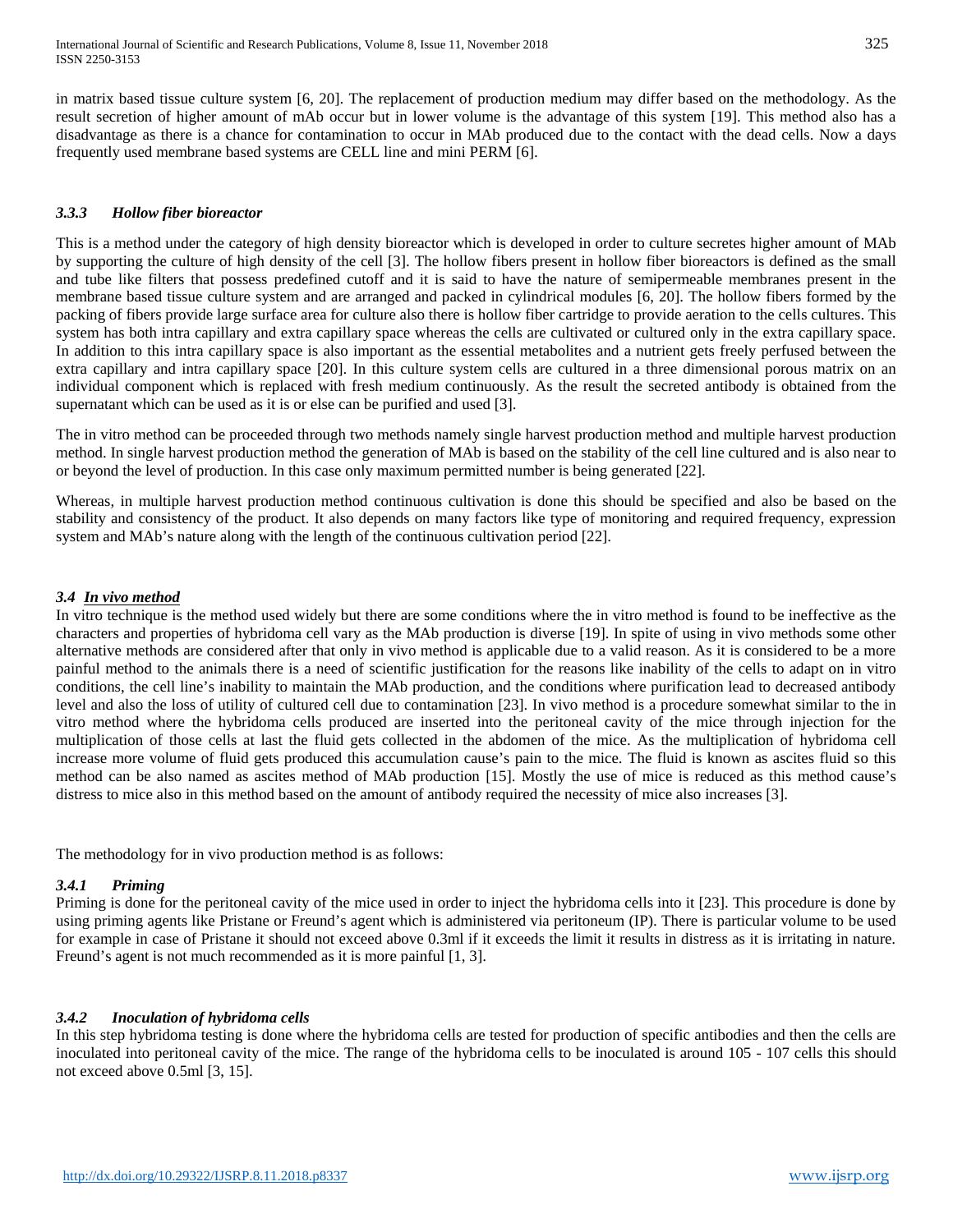#### *3.4.3 Production of ascites fluid*

Injection of hybridoma cell results in the formation of a tumor which leads to accumulation of ascetic fluid. This ascetic fluid is formed along with large cell inoculum that leads to short life span or survival rate of the mice [3]. This is the step that leads to distress and uncomforted feeling in mice as the production of ascetic fluid is very painful so the mice should be monitored regularly by the investigator for two times a day [23]. During this stage there are some symptoms in the mice due to distress which includes unusual breathing like rapid breathing or even shallow breathing, hyperthermia, hypothermia, rapid loss of weight and also diarrhea and constipation occurs so if there are any serious symptoms then medical help is recommended [3, 15]. The abdominal distension caused is greater compared to the pregnancy time so the mice undergoes an inability to reach the food or water [23].

#### *3.4.4 Collection of ascites fluid*

The harvesting of ascites fluid should be done as soon as possible in order to reduce the mortality rate of mice because the survival rate decreases as the production of ascetic fluid increases [3]. The weight must not be above 20% based the normal weight considering the age and sex. So the collection process should be done before abdominal distress occurs. The mice is given anesthesia by a welltrained person before tapping as it is a painful process then the ascetic fluid is collected in a collection tube by holding the mice and tapping its abdomen with the help of  $20 - 21$  gauge needle. Abdominal taps done should be 2 but it can be 3 in case of euthanasia also regular observation is required after each tap if there is any severe distress observed then veterinary staff is recommended [15].

## *3.4.5 Purification of MAb*

The ascetic fluid contains the secreted antibodies in order to obtain it purification process is done because there might be some other substances like cytoquines released by hybridoma cells and also some contaminants in it [3, 19]. Purification is done by centrifugation and filtering process through which larger debris of the cell and whole cells are being removed then the nucleic acids present are removed by ion exchange chromatography and at last the specific antibodies are obtained through affinity chromatography. There are some alternative methods to obtain the antibodies like precipitation where the MAb is precipitated or electrophoresis is used [19]



**Figure 4: In vitro and in vivo methods.** This diagram clearly differentiates in vitro and in vivo method and how the MAb is produced using both the techniques [14].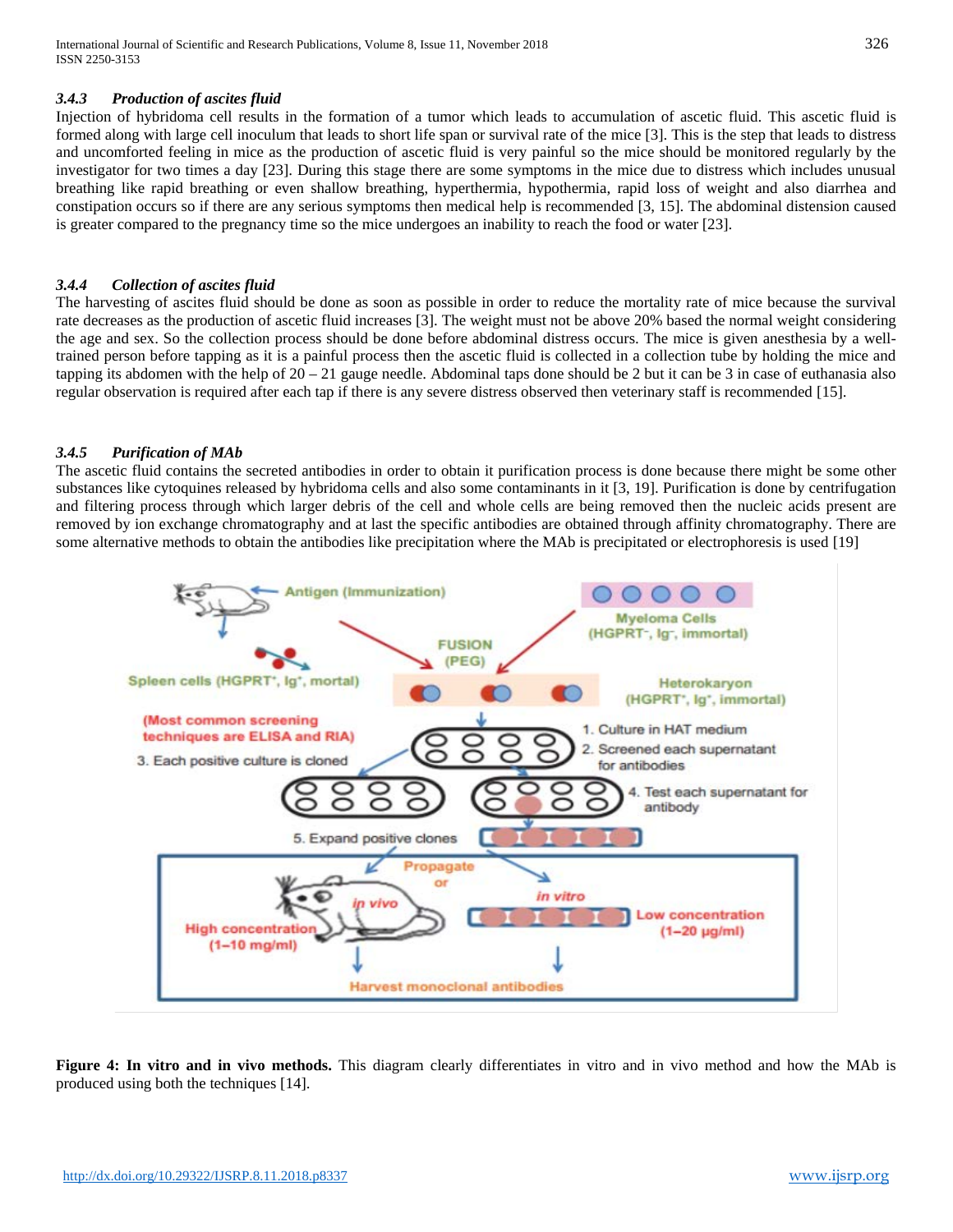#### *3.5 Transgenic mice method*

Transgenic mice method is the most advanced method to produce human MAb using trans-chromosome mice as the immunoglobulin of transgenic mice has human immunoglobulin encoding genes in both heavy and light chain. In the further procedure the gene segments of variable region is made to express. As the immune response is low in the transgenic mice compared to normal mice more number of immunizations and antibody screening is done. By using this method human MAbs with different kinds of heavy chains are being produced for therapeutic purpose. Since 1998 about 10 human MAbs are entered into clinical trials and now about 33 human MAbs are in clinical use. This method must be well developed by improving the cell strains of transgenic mice in order to produce human MAbs in future [24].

#### *3.6 Production of MAb from plants*

Now a days there is a new record that MAbs are being produced from plants. So plants can be used for large scale production of MAbs where the transgenic plants can be also used for in vitro cultivation of MAbs as they play a role as bioreactors. It is grown through in vitro procedures most of the time. Comparing to other methods of derivation of MAbs the method of obtaining MAb from plants has low production cost, cheap maintaining cost, and high yield and is highly safe but the time period for production is medium and the therapeutic risk is unknown. This method also has some disadvantages as culture parameter is being uncontrollable and there is high chance for contamination due to bacteria or pollen. Purification process is essential which can be done through affinity chromatography based on protein A or protein G [25, 26].

#### 4. TYPES OF MAbs

There are different kinds of MAbs available for therapeutic although their principle might be same but the targets differ. Particular MAb is chosen based on its availability, purpose, effectiveness and various other factors [8].



**Figure 5: Types of MAbs.** This diagram depicts different kinds of MAbs and their uses also with the structural differences [27].

## *4.1 Murine MAbs*

Murine MAbs are defined as the antibodies produced by the murine hybridomas which are obtained as the result of fusion between Blymphocytes and murine myelomas cells [22]. The use of murine MAb in clinical field has become limited. Use of murine MAb may cause some mild effects like cytotoxicity stimulation and continuous use may lead to severe symptoms like anaphylactic shock and allergies [8]. When these murine antibodies are introduced to an individual it results in the production of human anti murine antibody against the murine immunoglobulin this is known as HAMA response this causes allergic and adverse reactions so it does not serve as an effective MAb [8, 22]. To avoid the unwanted reactions in the body murine immunogenic components that induce immune response was removed. In spite of this OKT-3 which is the anti-CD3 MAb from murine hybridoma cell was the very first approved MAb for therapeutic use in human. Other examples:  $90Y$ -ibritumomab, 131I-Tostitumab [8].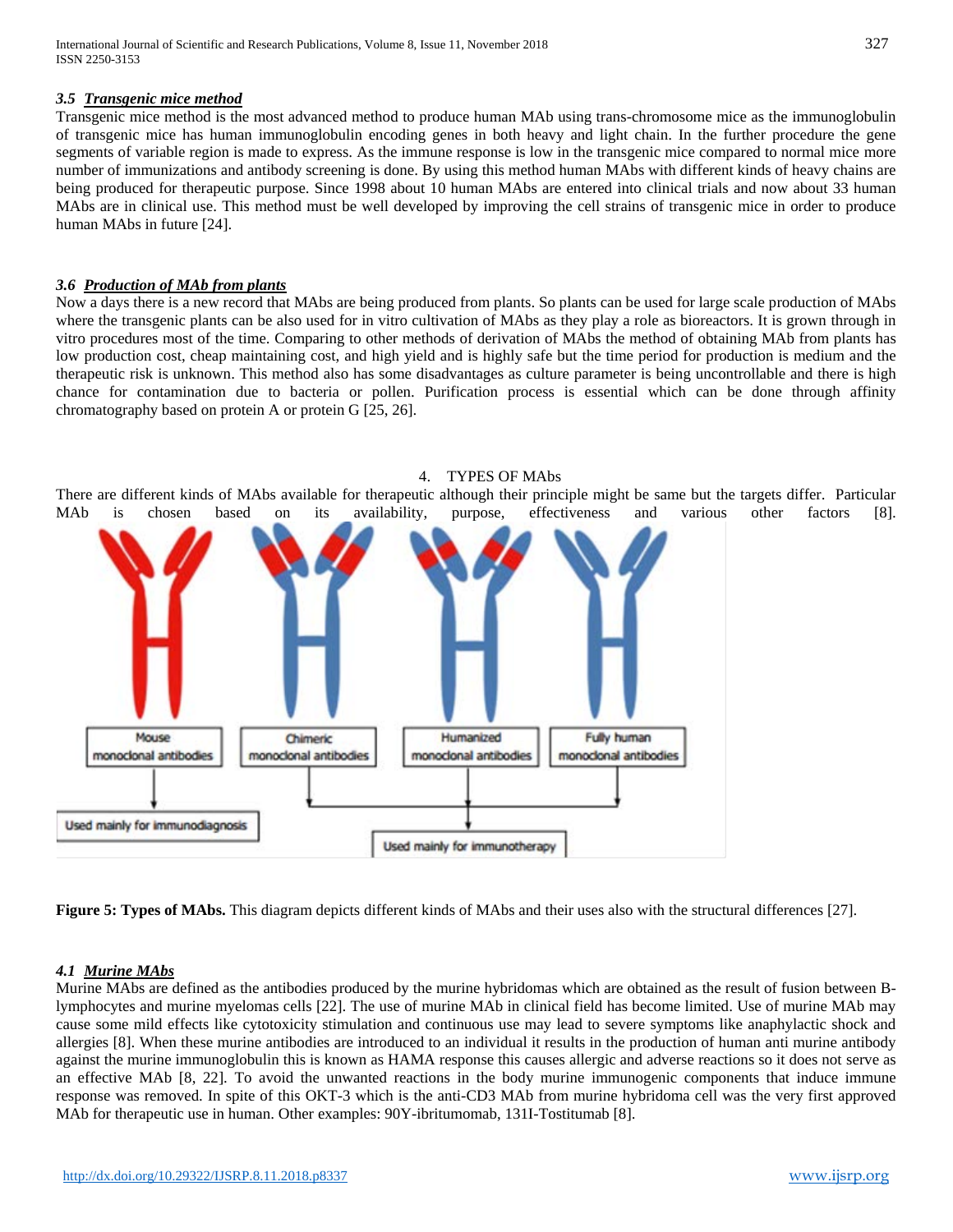| Name of MA <sub>b</sub>             | <b>Type of MAb</b>     | Therapeutic use             | <b>Year of FDA approval</b> |
|-------------------------------------|------------------------|-----------------------------|-----------------------------|
| Imciromab penlelale                 | Murine MAb             | Detection myocardial injury | 1996                        |
| Arcitumomab                         | Murine MAb             | Diagnosis                   | 1996                        |
| Orthoclone                          | Murine MA <sub>h</sub> | Immunological use           | 1992                        |
| FanolesomaB<br>technetium<br>Tc 99m | Murine MAb             | Diagnosis                   | 2004                        |
| Nofetumomab                         | Murine MAb             | Diagnosis                   | 1996                        |
| Ibritumomab tiuxetan                | Murine MAb             | Cancer                      | 2002                        |
| Capromab penditide                  | Murine MAb             | Cancer                      | 1996                        |

# **Table 1: List of murine MAbs in use and their year of FDA approval [**12]

## *4.2 Chimeric MAbs*

Chimeric MAbs are defined as the therapeutic antibodies produce as the result of combination of the genetic components of human and non-human here the non-human genetic component can be from the animals like mice [8]. The chimeric MAb is produced by the replacement of constant region of mouse immunoglobulin with constant region of human immunoglobulin so chimeric MAb is said to be a combination of constant region of human immunoglobulin and variable region of mouse immunoglobulin [24]. Chimeric MAbs when introduced into human there were some unwanted immune responses detected but the human genetic component is about 65% and non-human component is 30% approximately in chimeric MAbs. FDA has approved some MAbs of chimeric origin like Infliximab, Rituximab, Abciximab [8].

| Name of MA <sub>b</sub> | <b>Type of MAb</b> | Therapeutic use   | <b>Year of FDA approval</b> |
|-------------------------|--------------------|-------------------|-----------------------------|
| Brentuximab vedotin     | Chimeric MAb       | Cancer            | 2011                        |
| cetuximab               | Chimeric MAb       | Cancer            | 2004                        |
| infliximab              | Chimeric MAb       | Immunological use | 1998                        |
| abciximab               | Chimeric MAb       | hemostasis        | 1993                        |
| rituximab               | Chimeric MAb       | Cancer            | 1997                        |
| basiliximab             | Chimeric MAb       | Immunological use | 1998                        |
| siltuximab              | Chimeric MAb       | Immunological use | 2014                        |
| dinutuximab             | Chimeric MAb       | Cancer            | 2015                        |

**Table 2: List of chimeric MAbs in use and their year of FDA approval** [12]

## *4.3 Humanized MAbs*

Humanized MAbs are obtained when the non-human variable region of antibodies are humanized in order to avoid the unwanted immune responses when introduced into human [8]. Here the non- human genetic ingredient is reduced to 5%-10% so the human origin is about 95%. The humanization procedure is done by the transfer of CDRs from mice MAb to human immunoglobulin through chain-shuffling randomization technique [24]. There are some humanized MAbs approved by FDA which includes daclizumab, omalizumab, alemtuzumab [8].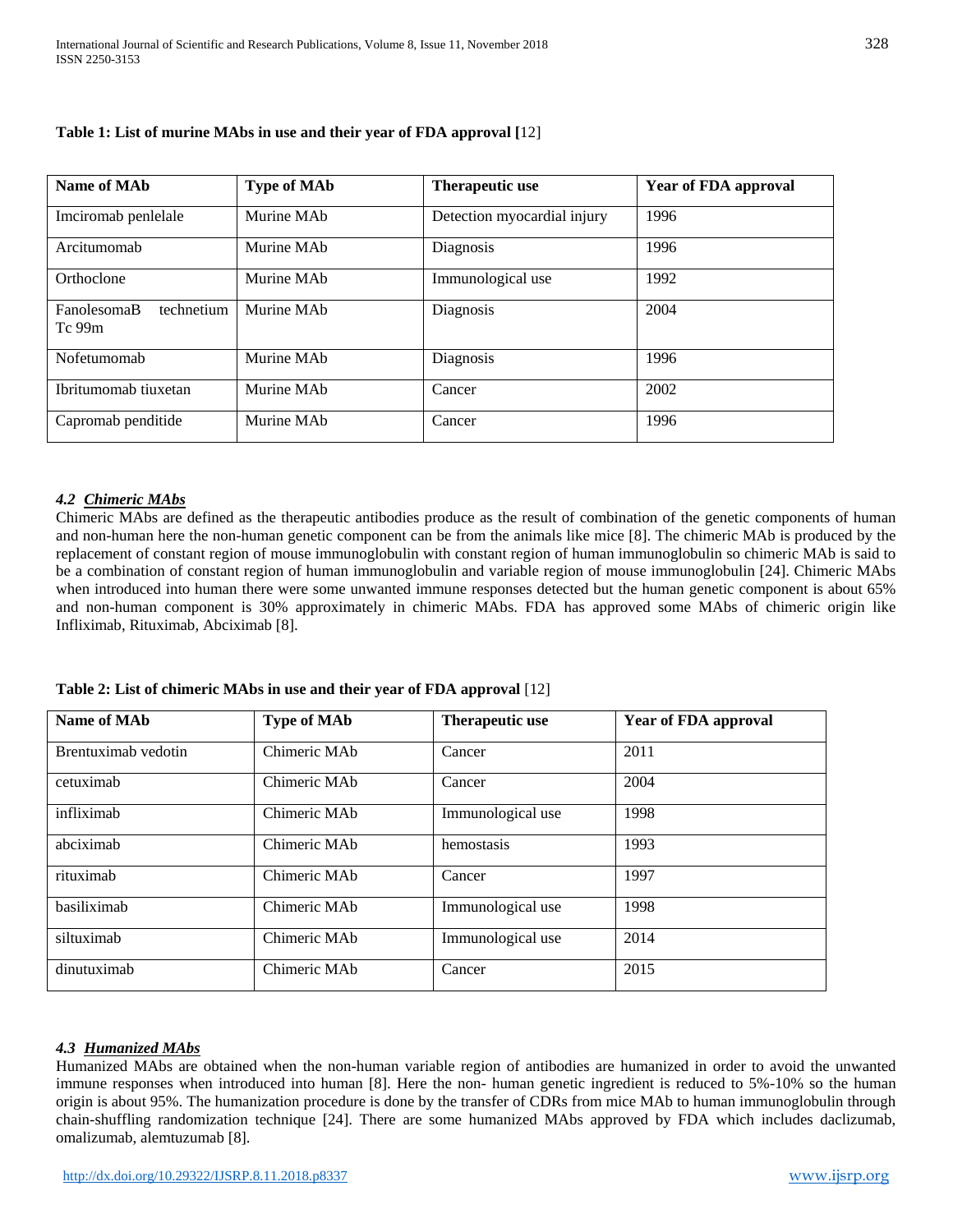# **Table 3: List of humanized MAbs in use and their year of FDA approval** [12]

| Name of MAb               | <b>Type of MAb</b> | <b>Therapeutic use</b> | Year of FDA approval |
|---------------------------|--------------------|------------------------|----------------------|
| tocilizumab               | Humanized MAb      | Immunological use      | 2010                 |
| bevacizumab               | Humanized MAb      | cancer                 | 2004                 |
| alemtuzumab               | Humanized MAb      | Immunological use      | 2001                 |
| certolizumab              | Humanized MAb      | Immunological use      | 2008                 |
| trastuzumab               | Humanized MAb      | cancer                 | 1998                 |
| elotuzumab                | Humanized MAb      | cancer                 | 2015                 |
| vedolizumab               | Humanized MAb      | Immunological use      | 2014                 |
| obinutuzumab              | Humanized MAb      | cancer                 | 2013                 |
| Ado-trastuzumab emtansine | Humanized MAb      | cancer                 | 2013                 |
| Pembrolizumab             | Humanized MAb      | Cancer                 | 2014                 |
| Alemtuzumab               | Humanized MAb      | Immunological use      | 2001                 |
| Ranibizumab               | Humanized MAb      | Ophthalmic use         | 2006                 |
| Gemutuzumab ozogamicin    | Humanized MAb      | cancer                 | 2000                 |
| mepolizumab               | Humanized MAb      | Immunological use      | 2015                 |
| pertuzumab                | Humanized MAb      | cancer                 | 2012                 |
| idarycizumab              | Humanized MAb      | hemostasis             | 2015                 |
| efalizumab                | Humanized MAb      | Immunological use      | 2003                 |
| eculizumab                | Humanized MAb      | hemostasis             | 2007                 |
| palivizumab               | Humanized MAb      | Antiviral              | 1998                 |
| natalizumab               | Humanized MAb      | Immunological use      | 2004                 |
| omalizumab                | Humanized MAb      | Immunological use      | 2003                 |
| daclizumab                | Humanized MAb      | Immunological use      | 1997                 |

## *4.4 Fully human MAbs*

The human MAb is generated through human hybridomas through phage display or trans chromosome mice technology to avoid the unwanted immune reactions when used for therapeutic purpose by expressing human genes only. Here the human antibody producing hybridoma can be derived fron transgenic mice through immunization [24]. This human MAb consists of only human genes so these are considered to be a safe drug for human. But this method is hard because the cell lines cultured should remain immortal but human MAbs was developed as an alternative for murine MAbs. Fully human MAb namely Humira® was discovered for the first time in 2003 to treat rheumatoid arthritis. MAbs like Adalimumab® and Panitimumab® are other MAbs which were approved but there are also some other human MAbs which are under clinical testing [8, 28].

## **Table 4: List of human MAbs in use and their year of FDA approval** [12]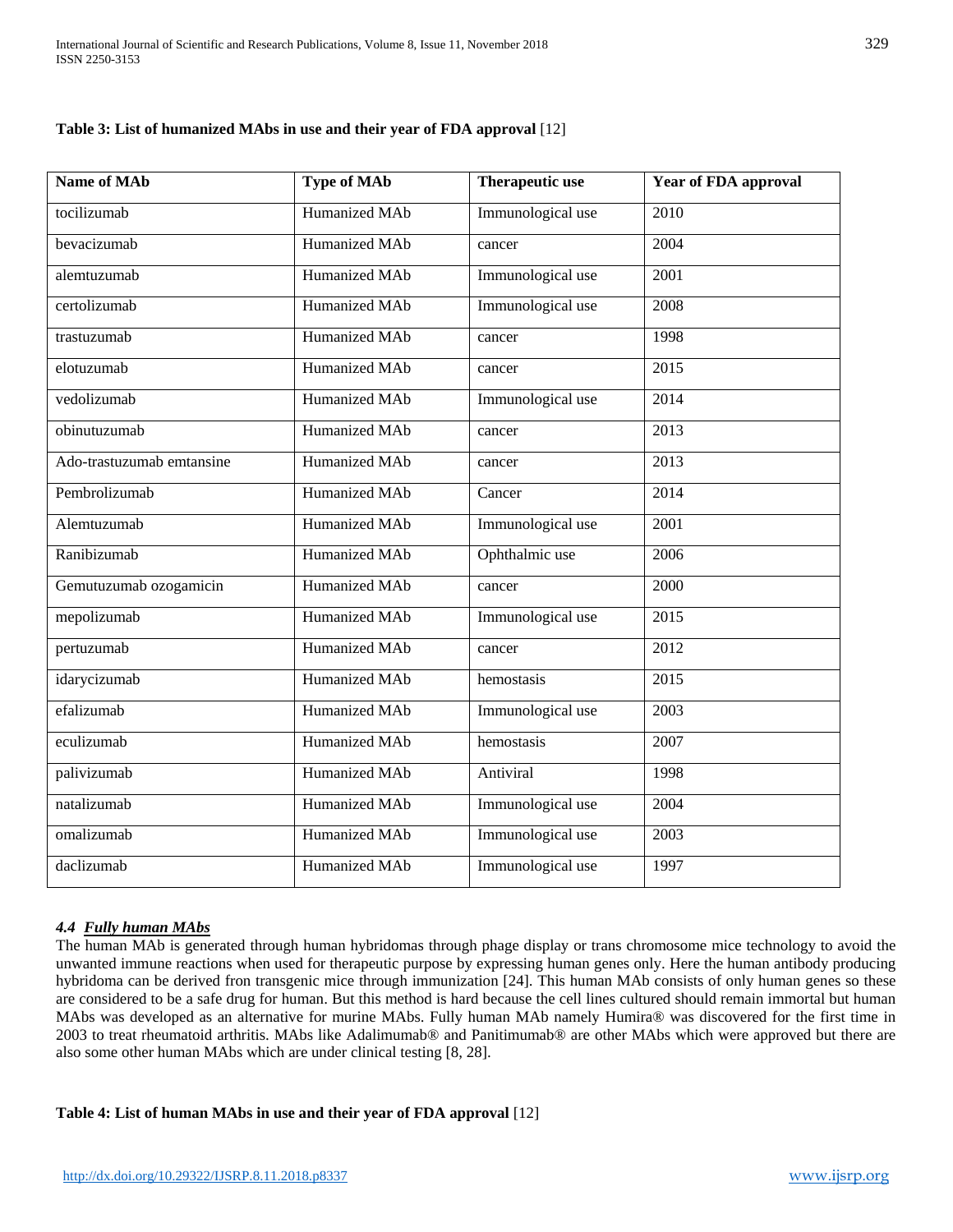International Journal of Scientific and Research Publications, Volume 8, Issue 11, November 2018 330 ISSN 2250-3153

| <b>Name of MAb</b> | <b>Type of MAb</b> | <b>Therapeutic use</b>                   | <b>Year of FDA approval</b> |
|--------------------|--------------------|------------------------------------------|-----------------------------|
| Ofatumumab         | Human MAb          | Cancer                                   | 2009                        |
| Belimumab          | Human MAb          | Immunological use                        | 2011                        |
| Secukinumab        | Human MAb          | Immunological use                        | 2015                        |
| Ramucirumab        | Human MAb          | Cancer                                   | 2014                        |
| Daratumumab        | Human MAb          | Cancer                                   | 2015                        |
| Adalimumab         | Human MAb          | Immunological use                        | 2002                        |
| Canakinumab        | Human MAb          | Immunological use, anti-<br>inflammatory | 2009                        |
| Nivolumab          | Human MAb          | Cancer                                   | 2014                        |
| Necitumumab        | Human MAb          | Cancer                                   | 2015                        |
| Alirocumab         | Human MAb          | Lipid-lowering                           | 2015                        |
| Denosumab          | Human MAb          | <b>Bone</b> disorders                    | 2010                        |
| Raxibacumab        | Human MAb          | Anti-toxin                               | 2012                        |
| Evolocumab         | Human MAb          | Lipid-lowering                           | 2015                        |
| Golimumab          | Human MAb          | Immunological use                        | 2009                        |
| Ustekinumab        | Human MAb          | Immunological use                        | 2009                        |
| Panitumumab        | Human MAb          | Cancer                                   | 2006                        |
| Denosumab          | Human MAb          | Cancer                                   | 2010                        |
| Ipilimumab         | Human MAb          | Cancer                                   | 2011                        |

#### *4.5 Engineered MAbs*

This is an alternative approach as the chimeric MAbs is not much effective and the human MAbs production methods are problematic and humanized MAbs consists of small part of non-human sequence. Engineered MAbs can be guaranteed with decreased immune responses, increased half-life in in vivo circulation along with specificity [29].

#### 5. PHASES IN MAB PRODUCTION AND TESTING

The time period of MAb production method is normally 4 to 6 months this period is split into three phases which are as follows:

#### *5.1 Phase 1*

Immunization of mice is done through pre-injection tail bleeds, antigen injections, all antigen boosts here about 5 mice is immunized so, around 1mg to 1.5 mg of the substance is essential for immunization. The mouse with high concentration is determined through ELISA for fusion process. The time period require for this phase is approximately about 2 months but the cost is \$1,800 (US dollars) [13].

#### *5.2 Phase 2*

The B- lymphocytes obtained from mice is fused with the myeloma cells and the product obtained through fusion is plated on a 96 well plate and the wells expressing the antibody for the specific antigen is determined through ELISA assay. In addition to the antigen required in immunization 0.8mg to 1mg of antigen is required for ELISA screening procedure. The wells containing the antibody is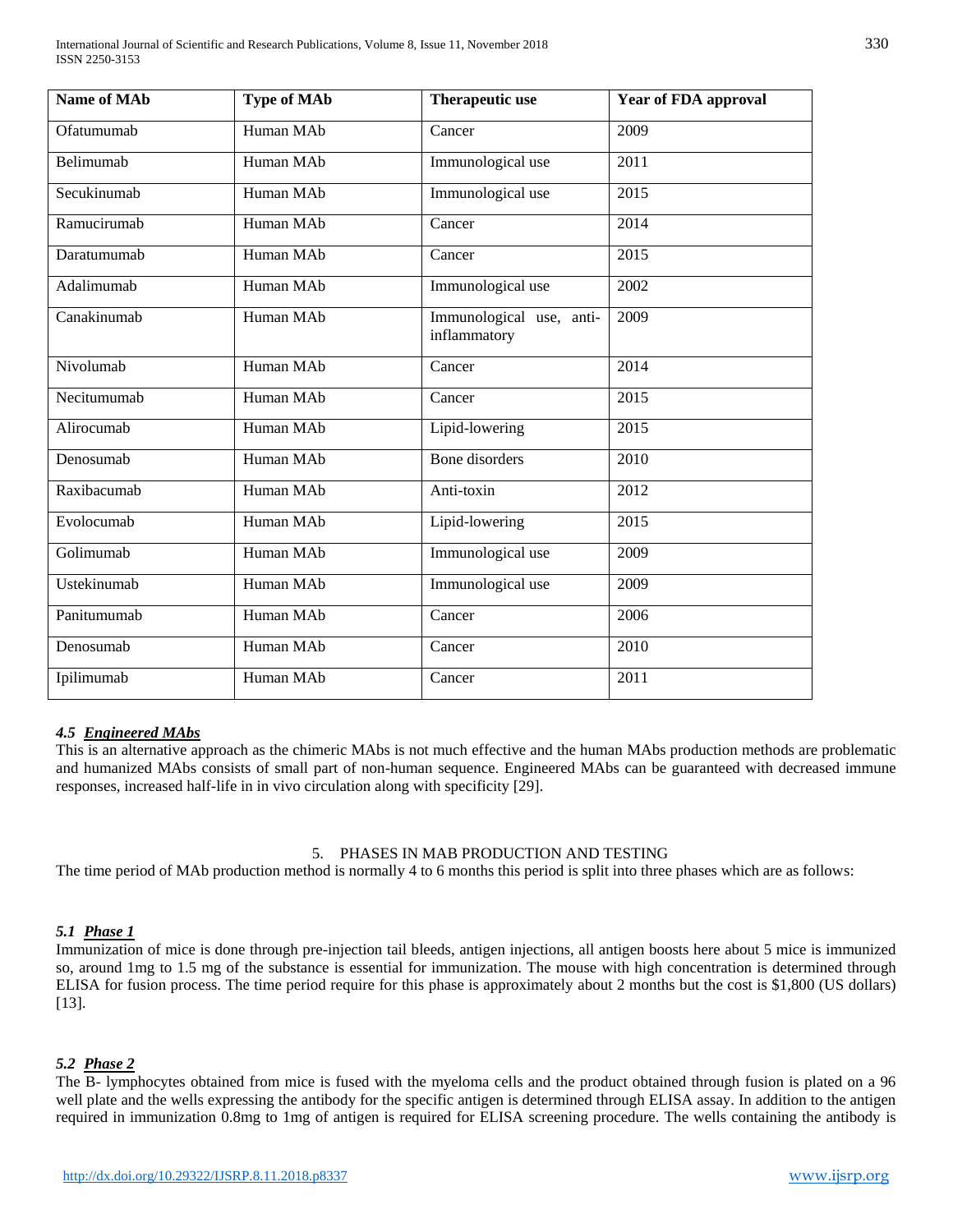selected and isolated and plated into a 24 well plate. Then a portion of it is freezed and sent to the client for evaluation. This procedure requires a time period of 3 to 4 weeks approximately but it is very costly as it requires \$2,900 (US dollars) [13].

## *5.3 Phase 3*

The positive wells are selected and cloned. Then the clones obtained are expanded and 10 vials (vial is a small container which carries the liquid substance) of the clones is frozen. Then these frozen vials and the 10 ml of each clones are shipped to the desired client. This phase lasts for about 1.5 to 3 months and the cost is around \$2,800 (US dollars) [13].

## *5.4 FDA approval*

Then the MAbs produced goes for clinical testing and then after completing clinical trials it is approved mainly by FDA after this the MAb can be used for treatment [13].

Total Cost of the procedure including all phases can range up to \$7,500 (US dollars).



**Figure 6: Clinical phase transition percentages**. The above diagram shows a detailed graph of clinical phase transition percentages of therapeutic MAbs. 1- all products of chimeric MAbs, 2-oncological chimeric MAbs, 3-immunological chimeric MAbs, 4-chimeric MAbs from 1987 – 1997, 5-all products of humanized MAbs, 6-oncological humanized MAbs, 7- immunological humanized MAbs, 8-humanized MAbs from 1988 – 1997 [30].

#### 6. FDA APPROVAL

FDA approval is essential for MAbs. There are many MAbs with therapeutic use but only very few among them are FDA approved those are very costlier but safe and recommended to use. There is a list of FDA approved MAbs in recent years and also the MAbs under clinical trials [8].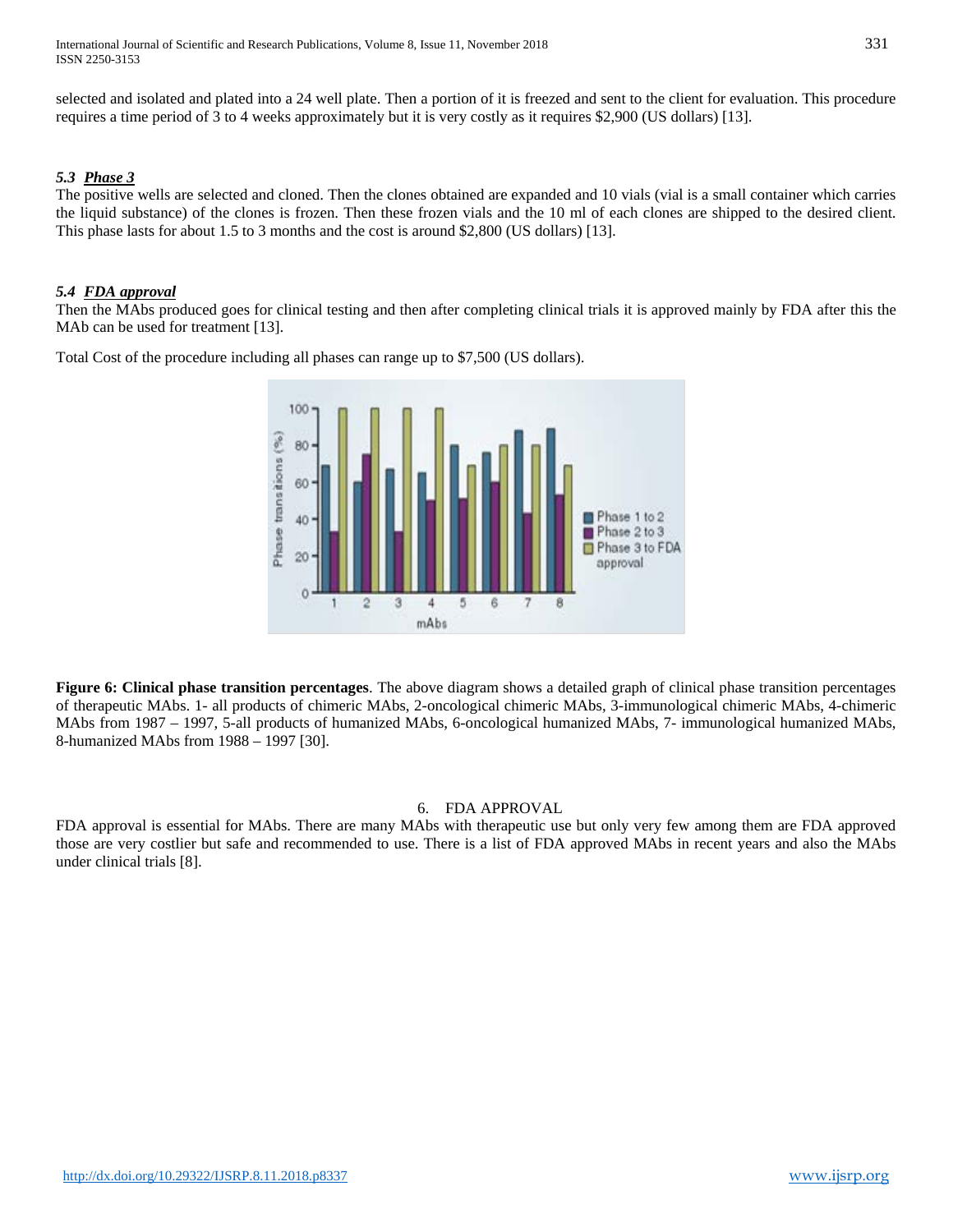

**Figure 7: A pie chart of MAbs under trials and discovered**. This pie chart clearly depicts the percentage of MAbs discovered, MAbs under trials i.e. in different phases and MAbs discontinued [31].

## **Table 5: The approved MAbs and their year of approval** [30]

| <b>Generic name</b>   | <b>Trade name</b> | <b>Approval date</b> | <b>Organisation of approval</b> |
|-----------------------|-------------------|----------------------|---------------------------------|
| Muromonab-CD3         | Orthoclone OKT3   | 06/19/86 (US)        | <b>FDA</b>                      |
| Abciximab             | ReoPro            | 12/22/94 (US)        | <b>EMU</b>                      |
| Rituximab             | Rituxan           | $11/26/97$ (US)      | <b>FDA</b>                      |
|                       |                   | 06/02/98 (EU)        | <b>EMU</b>                      |
| Daclizumab            | Zenapax           | 12/10/97 (US)        | <b>FDA</b>                      |
|                       |                   | 02/26/99 (EU)        | <b>EMU</b>                      |
| <b>Basiliximab</b>    | Simulect          | 05/12/98 (US)        | <b>FDA</b>                      |
|                       |                   | 10/09/98 (EU)        | <b>EMU</b>                      |
| Palivizumab           | Synagis           | 06/19/98 (US)        | <b>FDA</b>                      |
|                       |                   | 08/13/99 (EU)        | <b>EMU</b>                      |
| Infliximab            | Remicade          | 08/24/98 (US)        | <b>FDA</b>                      |
|                       |                   | 08/13/99 (EU)        | <b>EMU</b>                      |
| Trastuzumab           | Herceptin         | 09/25/98 (US)        | <b>FDA</b>                      |
|                       |                   | 08/28/00 (EU)        | <b>EMU</b>                      |
| Gemtuzumab ozogamicin | Mylotarg          | 05/17/00 (US)        | <b>FDA</b>                      |
| Alemtuzumab           | Campath-1H        | 05/07/01 (US)        | <b>FDA</b>                      |
|                       |                   | 07/06/01 (EU)        | <b>EMU</b>                      |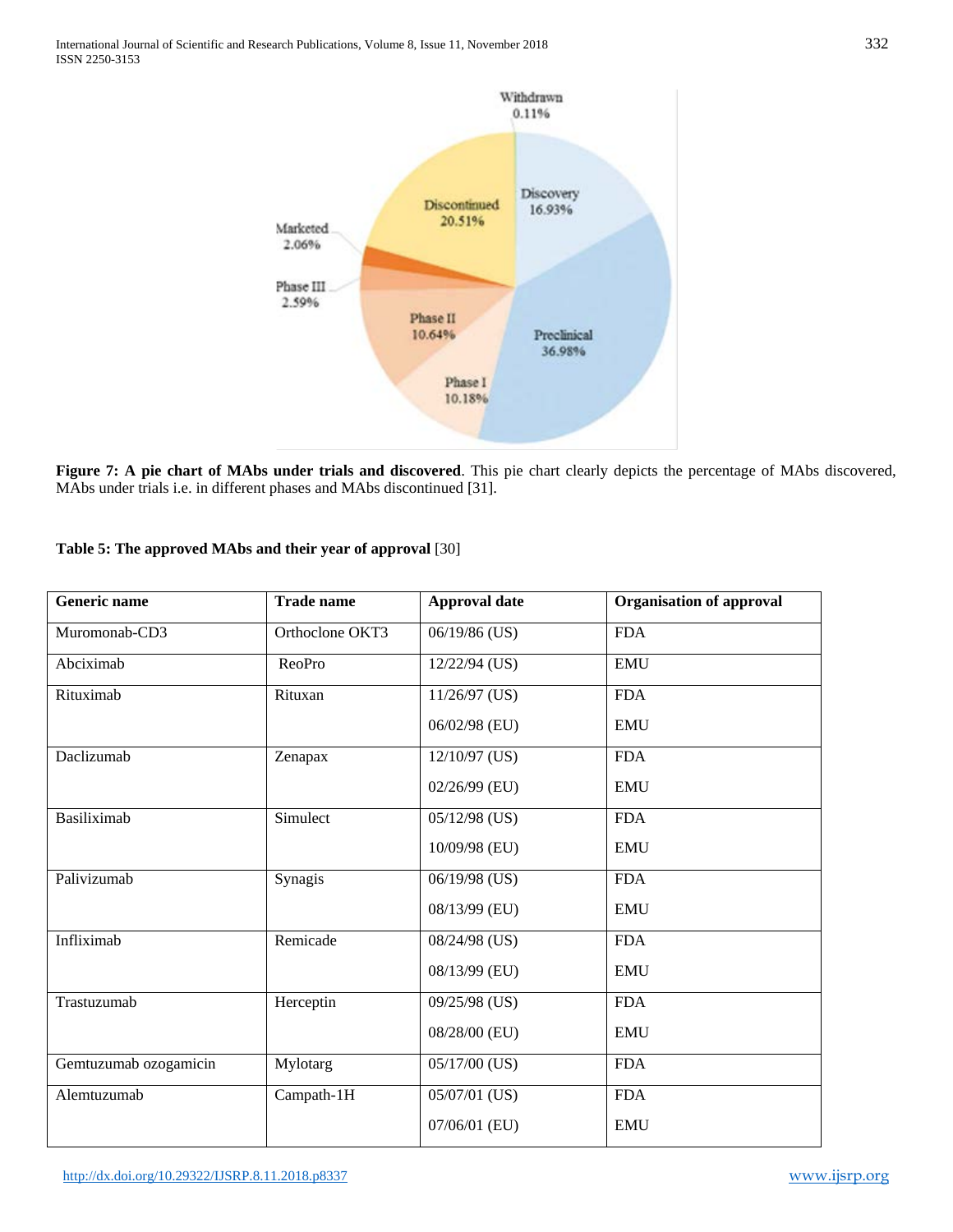| Ibritumomab tiuxetan | Zevalin | $02/19/02$ (US) | <b>FDA</b> |  |
|----------------------|---------|-----------------|------------|--|
|                      |         | $01/16/04$ (EU) | <b>EMA</b> |  |
| Adalimumab           | Humira  | $12/31/02$ (US) | <b>FDA</b> |  |
|                      |         | 09/1/03 (EU)    | <b>EMA</b> |  |
| Omalizumab           | Xolair  | $06/20/03$ (US) | <b>FDA</b> |  |
| Tositumomab-I131     | Bexxar  | $06/27/03$ (US) | <b>FDA</b> |  |
| Efalizumab           | Raptiva | $10/27/03$ (US) | <b>FDA</b> |  |
|                      |         | 09/20/04 (EU)   | <b>EMA</b> |  |
| Cetuximab            | Erbitux | $02/12/04$ (US) | <b>FDA</b> |  |
|                      |         | 06/29/04 (EU)   | <b>EMA</b> |  |
| Bevacizumab          | Avastin | 02/26/04 (US)   | <b>FDA</b> |  |
|                      |         | $01/12/05$ (EU) | <b>EMA</b> |  |
| Natalizumab          | Tysabri | $11/23/04$ (US) | <b>FDA</b> |  |

# 7. THERAPEUTIC USE OF MABS

MAbs play an important role in cancer, graft rejection as clinical medicine. Detailed role is as follows:

## *7.1 Role of MAb in cancer*

MAbs play an important role in cancer therapy where it binds to cancer cell by targeting them or else the drugs for the cancer like chemotherapeutic drugs are bound to the MAbs for clinical use. MAbs not only serve as a treatment to cancer it can be also used for histopathological diagnosis of cancer whereas specific types malignant conditions like leukemia and lymphoma and also solid tumor like carcinomas in lung, colon, breast, etc. is diagnosed other than this there are some special MAbs available for ovarian cancer and colorectal cancer. Samples of blood, sputum and biopsies are tested with MAbs to detect cancer cells [1,8,14]. It targets the specific cancer antigen MAbs are used to treat cancer where MAbs react in different ways through different mechanisms like MAbs are used along with complements to mediate cell cytotoxicity in cancer treatment as they are complement dependent or else it blocks the growth factors that promote the proliferation of tumor cells or through antibody mediated cytotoxicity and by inducing apoptosis [9].

The Mechanisms followed by MAb in the cancer therapy is as follows:

## **7.1.1** *Antibody dependent cytotoxicity*

In the ADCC mechanism the targeted cancer cell is bounded by MAbs that results in immune mediated destruction of cancer cell. Based on the Fc portion of MAb antibody dependent cytotoxicity occurs here the Fc portion of the Mab binds to FcgR present in the effector cells like macrophages, neutrophils, and NK cells. The Fab binds to the antigen of the tumor cell which results in a connection established between the cancer cell and the effector cell so the targeted tumour cell is identified and lysed through lytic attack [9, 33].

# **7.1.2** *Complement mediated cytotoxicity*

MAb binds to the targeted tumor cell results in lysis of tumor cell through the mechanism of CDC this reaction is mediated by complement proteins that are bound to MAbs [9].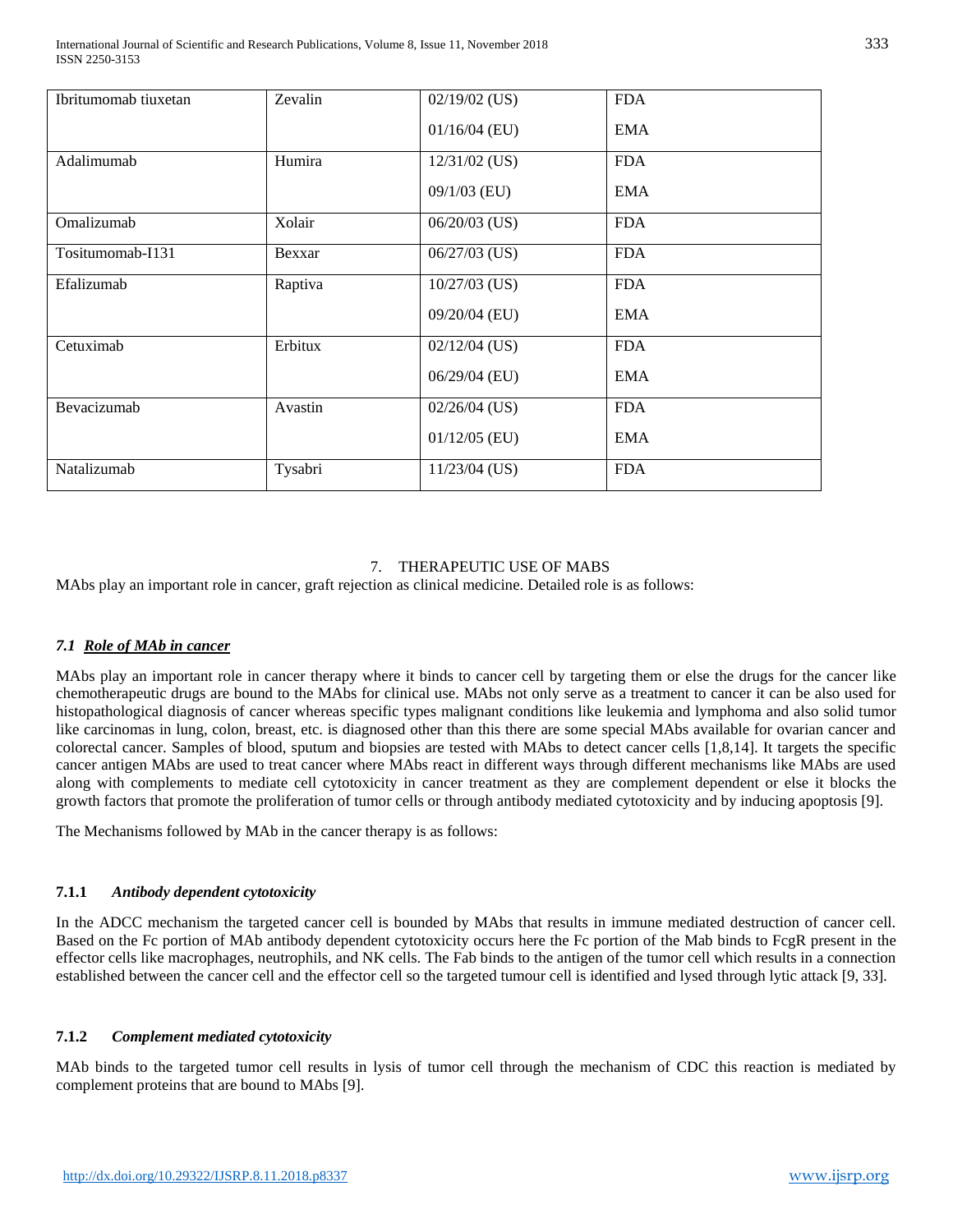## *7.1.3 Neutralization of soluble ligand*

MAbs bind to the circulating proteins or factors that favor proliferation of the tumor cell by neutralizing those proteins. Example includes bevacizumab is a humanized MAb that binds to VEGF-A and inactivates it so it results in inhibition of angiogenesis. Due to this the proliferation of tumour cell gets blocked [9].

## *7.1.4 Cytotoxic agent delivery*

By this process cytotoxic substances bound to MAb are sent to lyse the targeted specific tumor cell by delivering the cytotoxic agent. Example: trastuzumab-DM1 T-DM1 [9].

Also by inhibiting some essential signals cancer cell can be lysed or proliferation is prevented. MAbs are being used in radio immunotherapy and chemotherapy as a delivery vehicle or as homing device here the MAbs are said to be radiolabeled or chemo labeled antibodies. The MAbs are conjugated with radioactive atoms in case of radio immunotherapy or else conjugated with chemotherapeutic drugs in case of chemotherapy and they circulate in the body till the specific antigen of cancer cell is identified then the drug is delivered to the cancer cell and causes damage to it but it can also damage the normal tissues but in some cases MAbs are directly introduced to treat cancer. Brentuximab vedotin, ado-trastuzumab emtansine and Brentuximab vedotin are FDA approved MAbs that are conjugated with chemo drug. For example in order to treat Hodgkin lymphoma and anaplastic large cell lymphoma the MAb namely Brentuximab vedotin is conjugated to MMAE a chemodrug and targets CD30 antigen of cancer cell [14]. In total of 2441 diseases treated by using MAbs around 1324 was cancer [31].

| MAb name            | Mechanism followed                                          | Type of MAb   | Therapeutic use                                                                   |
|---------------------|-------------------------------------------------------------|---------------|-----------------------------------------------------------------------------------|
| Cetuximab           | Inhibition of EGFR signaling (targets<br>EFGR), ADCC        | Chimeric MAb  | Colorectal, breast and lung<br>cancer                                             |
| Panitumumab         | Inhibition of EGFR signaling (targets<br>EFGR)              | Human MAb     | Colorectal cancer                                                                 |
| Nimotuzumab         | Blocks EGFR signaling (targets EFGR)                        | Humanized MAb | Head and neck cancer                                                              |
| Rituximab           | ADCC, induction of apoptosis, CDC<br>(targets CD 20)        | Chimeric MAb  | Non-Hodgkin lymphoma                                                              |
| Trastuzumab         | Inhibition of HER2 signaling (targets<br>HER2), ADCC        | Humanized MAb | <b>Breast cancer</b>                                                              |
| Alemtuzumab         | Induction of apoptosis (targets CD52),<br><b>CDC</b>        | Humanized MAb | Chronic<br>lymphocytic<br>leukemia                                                |
| Bevacizumab         | Inhibition of VEGF<br>signaling<br>by<br>(targets VEGF)     | Humanized MAb | Colorectal and lung cancer                                                        |
| Ofatumumab          | ADCC, CDC (targets CD20)                                    | Human MAb     | Chronic<br>lymphocytic<br>leukemia                                                |
| Ipilimumab          | Inhibition of CTLA-4 (targets CTLA-4)                       | Human MAb     | Metastatic melanoma                                                               |
| Pertuzumab          | Blocks HER2 signaling (targets HER2)                        | Humanized MAb | <b>Breast cancer</b>                                                              |
| Denosumab           | It targets RANK ligand                                      | Human MAb     | Solid<br>bony<br>tumor<br>metastases                                              |
| Brentuximab vedotin | Delivers toxic payload, auristatin toxin<br>(targets CD 30) | Chimeric MAb  | Hodgkin's<br>systemic<br><sub>or</sub><br>anaplastic<br>cell<br>large<br>lymphoma |
| Gemtuzumab          | Delivers toxic payload, calichaemicin                       | Humanized MAb | Acute<br>myelogenous                                                              |

#### **Table 6: The oncological MAbs with the mechanism and type of cancer targeted** [9, 33]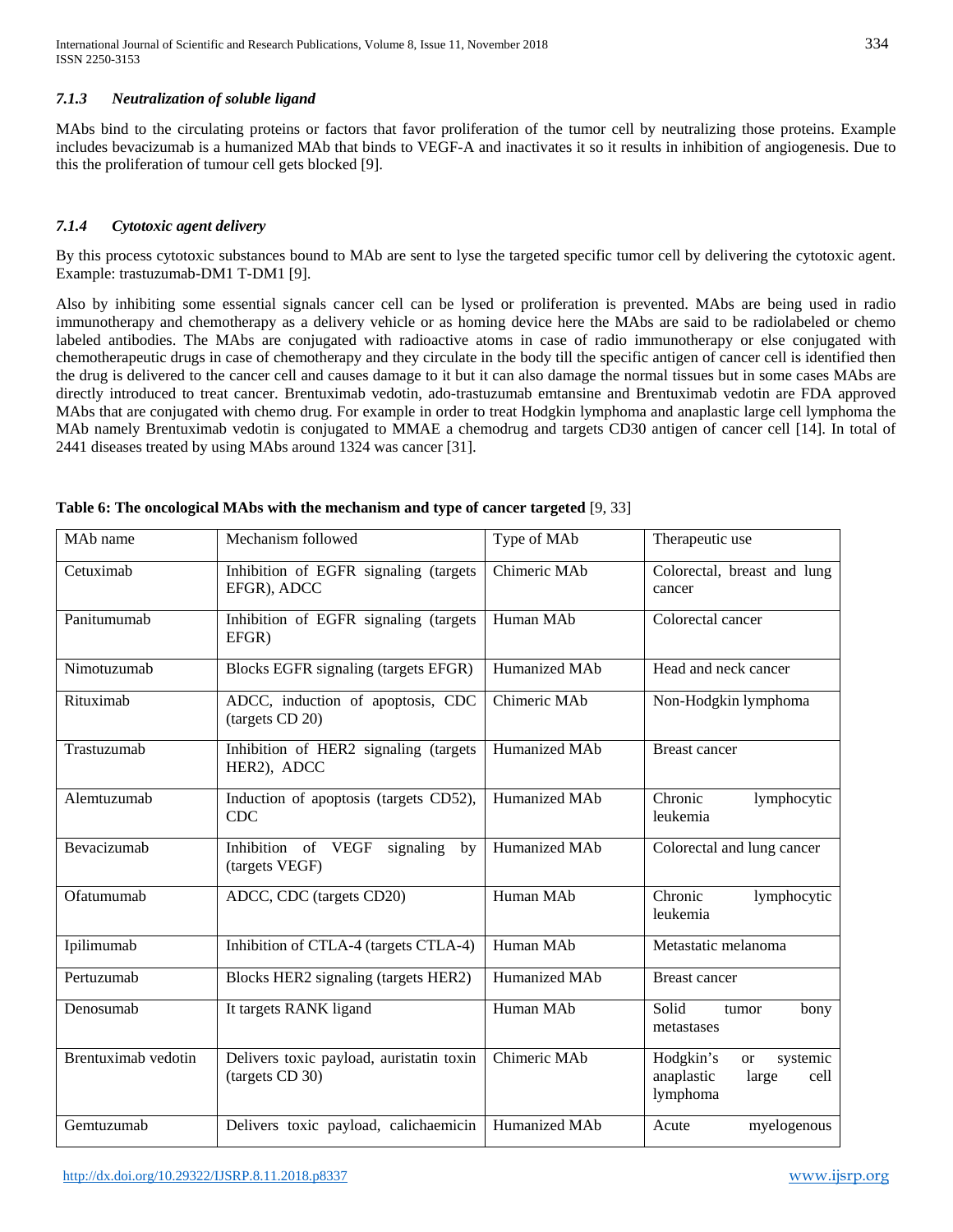| ozogamicin                         | toxin (targets CD 33)                                                                                |           | leukemia                                                        |
|------------------------------------|------------------------------------------------------------------------------------------------------|-----------|-----------------------------------------------------------------|
| 90Y-Ibritumomab<br>tiuxetan        | Delivers the radio isotope yttrium-90<br>(targets CD 20)                                             | Mouse MAb | Low grade or transformed B<br>non-Hodgkin's<br>cell<br>lymphoma |
| Tositumomaband<br>131I-tositumomab | Delivery of radio isotope iodine-131,   Mouse MAb<br>ADCC, induction of apoptosis (targets)<br>CD 20 |           | Lymphoma                                                        |

# *7.2 Role of MAb in transplant rejection*

Organ transplantation was possible only in 1960s but there were rejections of organs transplanted in some cases so immune suppressive drugs were used in late 1970s [34]. OKT3 is the first murine type of MAb used in allograft rejection [35]. Usage of MAb in organ transplantation process prevents the recognition of donor tissue as foreign so there is no antibody mediated or cellular mediated rejection [37].

Various stages of MAbs administration during organ transplantation are as follows:

## *7.2.1 Administration of MAbs before organ transplantation*

For the prevention of the early rejection of the transplanted organ desensitization is followed as the patient is very sensitive. Here the blood samples obtained are tested for the antibodies against MHC in specific it is screened for antibody against HLA. Mainly the individuals who had faced pregnancy risk, blood transfusion or previous organ transplants has more risk of antibodies against HLA so when an organ transplantation is performed then the transplant gets rejected within minutes or hours. So MAbs are used for desensitization and the production of antibodies against the transplantation of organ does not occur [37].

## **7.2.2** *Administration of MAbs during organ transplantation*

There are drugs to prevent this condition like corticosteroids and calcineurin inhibitors but there are also severe side effects so MAbs are administered which can used as an alternative to limit the usage of corticosteroids and calcineurin inhibitors and also reduce the early rejection and loss of the transplant. For example MAb like Muromanab is used [37].

## *7.3.3 Administration of MAbs after organ transplantation*

This is mainly followed for allograft rejection here the immune system gets interrupted so the individual has the risk of malignancy or other infections after the transplantation is performed so there should be careful assessment after transplantation [37].

Daclizumab is a humanized MAb and Basiliximab a chimeric MAb is used for renal transplantation process and OKT3 is used to prevent the rejection after transplantation within 3 months [35] [36]. Due to the discovery of MAbs for transplant rejection the renal transplantation is raised from 30% to 80% [37].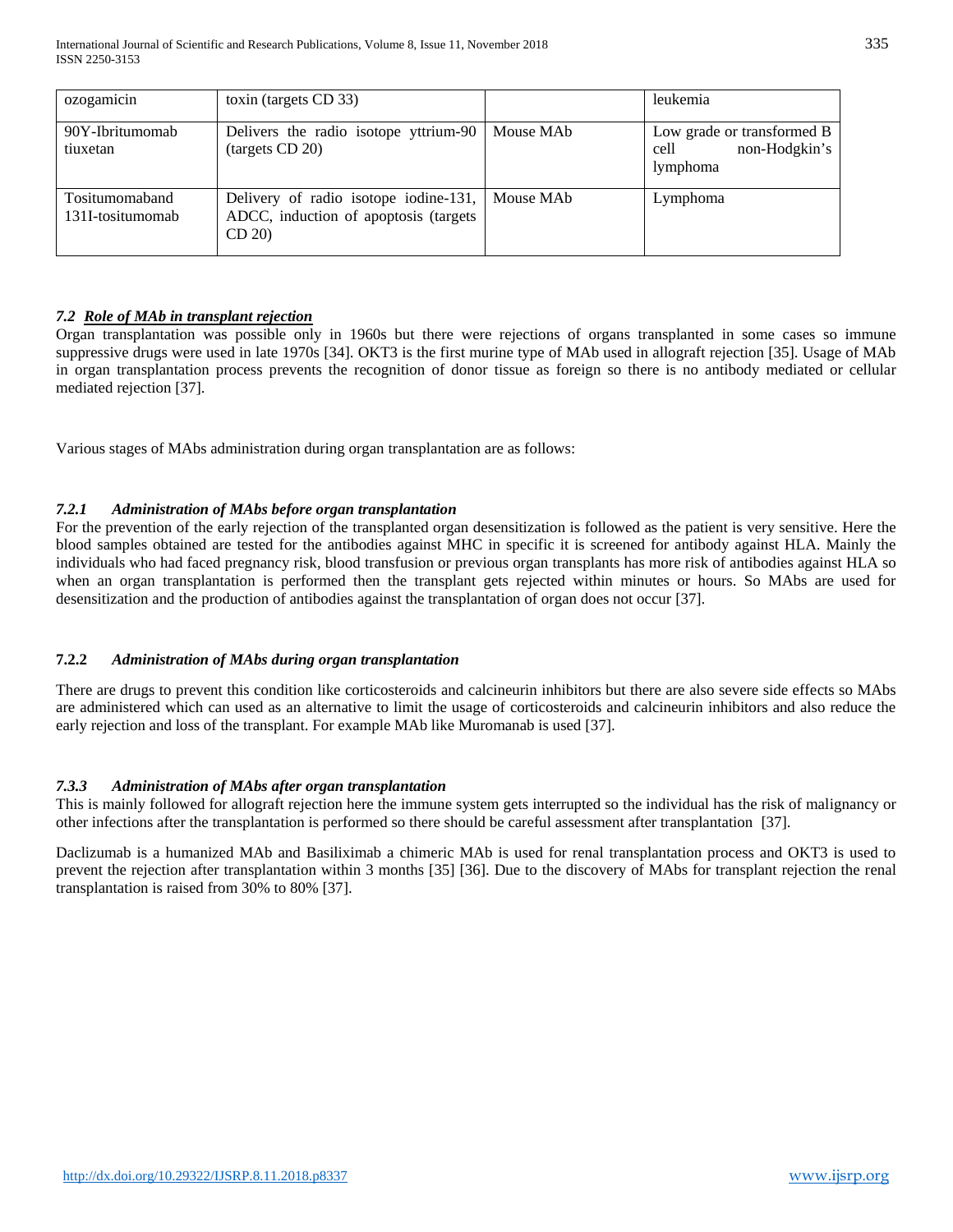

**Figure 8: Role of MAbs in renal transplantation**. The above diagram depicts the mechanisms handled by MAbs to prevent renal transplant rejection [37].

#### 8. REASONS FOR PREFERRING MABS

MAbs are more preferred when compared to polyclonal antibodies as it is very specific and has the properties like mono specificity as all antibodies has sane antigen binding sites, homogeneity as all are from same class, and consistency but MAbs also has some disadvantages like it is more expensive, time consuming and requires well trained persons [38].

## 9. CONCLUSION

MAbs is considered as an alternative therapy for many diseases in clinical field and also it is very specific so it is preferred more than polyclonal antibodies. In addition to this MAbs are being developed in cancer field is considered as a major advantage because cancer is regarded as a disease affecting major population and it is mostly preferred by pharmaceutical companies for diagnosis of diseases and therapeutic uses. It also has some disadvantages but it can be faced by pooling and usage of mAbs of desired specificity also more development in MAbs can lead to revolution in the immunology field and medical field [4, 38].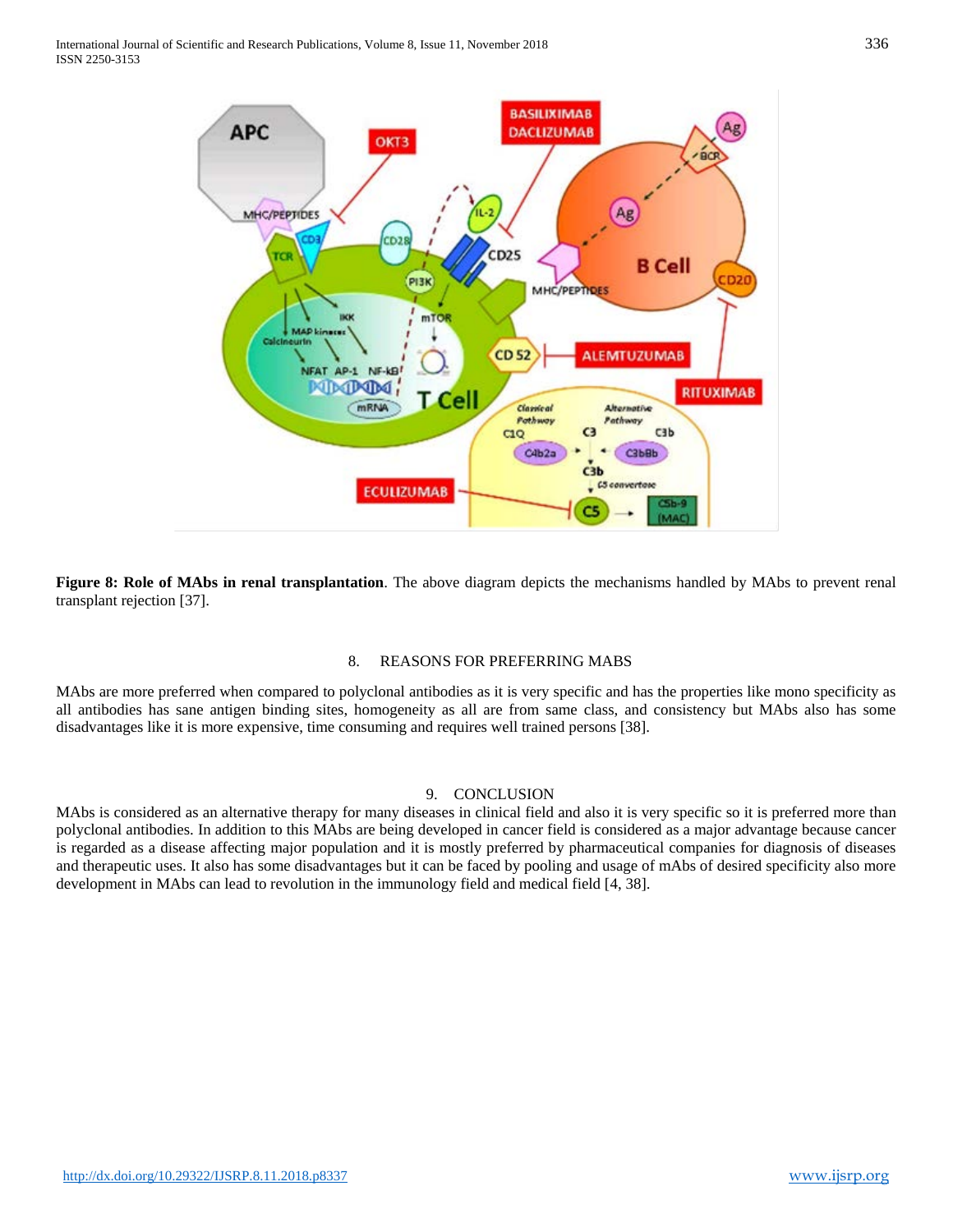#### ACKNOWLEDGMENT

Special gratitude we give to all well-wishers for the support and encouragement.

#### **REFERENCES**

- [1] P. Nelson, P. N. Nelson, G. M. Reynolds, E. E. Waldron, E. Ward, K. Giannopoulos, and P. G. Murray, "Monoclonal antibodies," no. February, 2015.
- [2] A. García Merino, "Monoclonal antibodies. Basic features," *Neurol. (English Ed.*, vol. 26, no. 5, pp. 301–306, 2011.
- [3] U. Marx, M. J. Embleton, R. Fischer, F. P. Gruber, J. Heuer, W. a De Leeuw, and T. Logtenberg, "Monoclonal Antibody Production," *Director*, vol. Autumn 199, no. 3, pp. 121–137, 1999.
- [4] J. K. H. Liu, "The history of monoclonal antibody development Progress, remaining challenges and future innovations," *Ann. Med. Surg.*, vol. 3, no. 4, pp. 113–116, 2014.
- [5] L. J. Geskin, "M o n o c l o n a l An t i b o d i e s Cutaneous lymphoma Antibody therapy Antibody conjugates Clinical trials," *Dermatol. Clin.*, vol. 33, no. 4, pp. 777–786, 2015.
- [6] D. Sinha and D. Chowdhury, "Monoclonal antibodies ( mAbs ): The latest dimension of modern therapeutics Monoclonal antibodies ( mAbs ): The latest dimension of modern therapeutics," no. May 2014, 2012.
- [7] M. B. Llewelyn, R. E. Hawkins, S. J. Russell, and S. J. Russell, "EDUCATION & DEBATE MonoclonalAntibodies in Medicine Discovery ofantibodies," vol. 305, no. November, pp. 1269–1272, 1992.
- [8] A. Mahmuda, F. Bande, K. J. K. Al-Zihiry, N. Abdulhaleem, R. A. Majid, R. A. Hamat, W. O. Abdullah, and Z. Unyah, "Monoclonal antibodies: A review of therapeutic applications and future prospects," *Trop. J. Pharm. Res.*, vol. 16, no. 3, pp. 713–722, 2017.
- [9] A. Simpson and O. Caballero, "Monoclonal antibodies for the therapy of cancer," *BMC Proc.*, vol. 8, no. Suppl 4, p. O6, 2014.
- [10] D. M. Ecker, S. D. Jones, H. L. Levine, D. M. Ecker, S. D. Jones, and H. L. Levine, "The therapeutic monoclonal antibody market The therapeutic monoclonal antibody market," vol. 0862, 2015.
- [11] Z. Elgundi, M. Reslan, E. Cruz, V. Sifniotis, and V. Kayser, "The state-of-play and future of antibody therapeutics ☆," *Adv. Drug Deliv. Rev.*, vol. 122, pp. 2– 19, 2017.
- [12] G. C. De Almeida, "We are IntechOpen, the first native scientific publisher of Open Access books TOP 1 %."
- [13] S. Pandey, "Hybridoma technology for production of monoclonal antibodies," vol. 1, no. 2, 2010.
- [14] S. Ghosh and W. Ansar, "Monoclonal Antibodies: A Tool in Clinical Research," *Indian J. Clin. Med.*, p. 9, 2013.
- [15] M. A. Production and R. Literature, "Monoclonal Antibody Production."
- [16] T. Schirrmann, T. Meyer, M. Schütte, A. Frenzel, and M. Hust, "Phage display for the generation of antibodies for proteome research, diagnostics and therapy," *Molecules*, vol. 16, no. 1, pp. 412–426, 2011.
- [17] A. Manuscript, "NIH Public Access," vol. 134, no. 2, pp. 1–13, 2014.
- [18] A. G. Merino, "Monoclonal antibodies. Basic features," *Neurol. (English Ed.*, vol. 26, no. 5, pp. 301–306, 2011.
- [19] B. Y. Admin, "In Vitro And In Vivo Production Of Antibodies," 2015.
- [20] V. Dewar and P. Voet, "Industrial Implementation of in Vitro Production of Monoclonal Antibodies," vol. 46, no. 3, pp. 307–313, 2018.
- [21] "Antibody Production."
- [22] P. To, C. In, S. Cells, C. Line, P. The, M. Antibody, C. Line, P. The, and R. Monoclonal, "PRODUCTION AND QUALITY CONTROL OF POINTS TO CONSIDER IN MANUFACTURE," 1995.
- [23] "Monoclonal Antibody Production in Mice via Ascites," pp. 12–14.
- [24] M. Yamashita, Y. Katakura, and S. Shirahata, "Recent advances in the generation of human monoclonal antibody," *Cytotechnology*, vol. 55, no. 2–3, pp. 55– 60, 2007.
- [25] G. Moussavou, K. Ko, J.-H. Lee, and Y.-K. Choo, "Production of Monoclonal Antibodies in Plants for Cancer Immunotherapy," *Biomed Res. Int.*, vol. 2015, pp. 1–9, 2015.
- [26] A. Hiatt and M. Pauly, "Monoclonal antibodies from plants: a new speed record.," *Proc. Natl. Acad. Sci. U. S. A.*, vol. 103, no. 40, pp. 14645–14646, 2006.